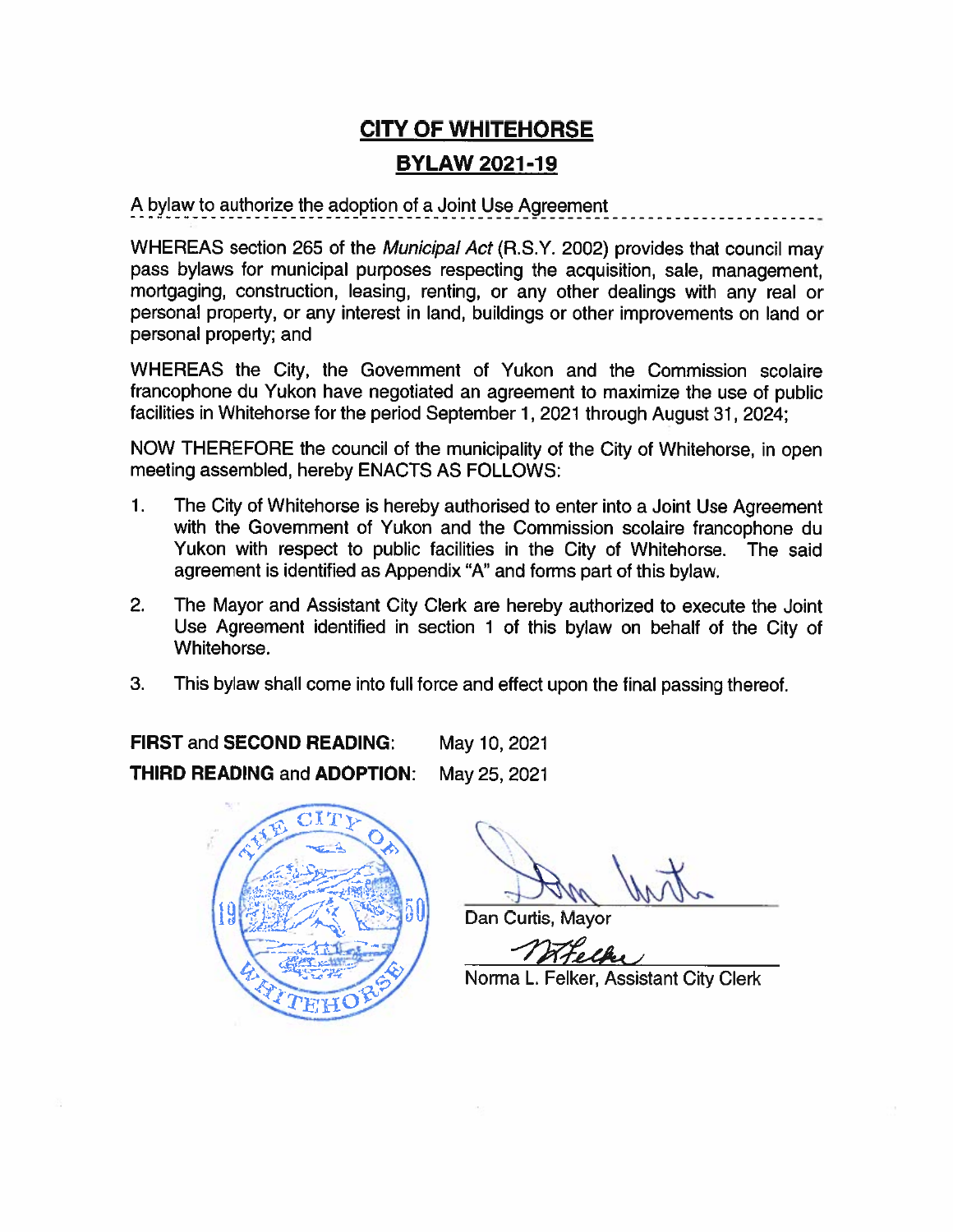# **YUKON — WHITEHORSE PUBLIC FACILITIES JOINT USE AGREEMENT**

# **TABLE OF CONTENTS**

| Preamble                        | 1              |
|---------------------------------|----------------|
| 1. Definitions                  | $\overline{2}$ |
| 2. Terms of the Agreement       | $\overline{2}$ |
| 3. Contacts                     | 3              |
| 4. Purpose                      | 3              |
| 5. Vision                       | 3              |
| 6. Goals & Principles           | 3              |
| 7. Process                      | 3              |
| 8. Allocation                   | $\overline{4}$ |
| 9. Fees                         | $\overline{4}$ |
| 10. Maintenance & Cancellations | $\overline{4}$ |
| 11. Liability & Insurance       | 5              |
| 12. Code of Conduct             | 5              |
| 13. Changes to the Agreement    | 5              |
| Appendices A & B                | $\overline{7}$ |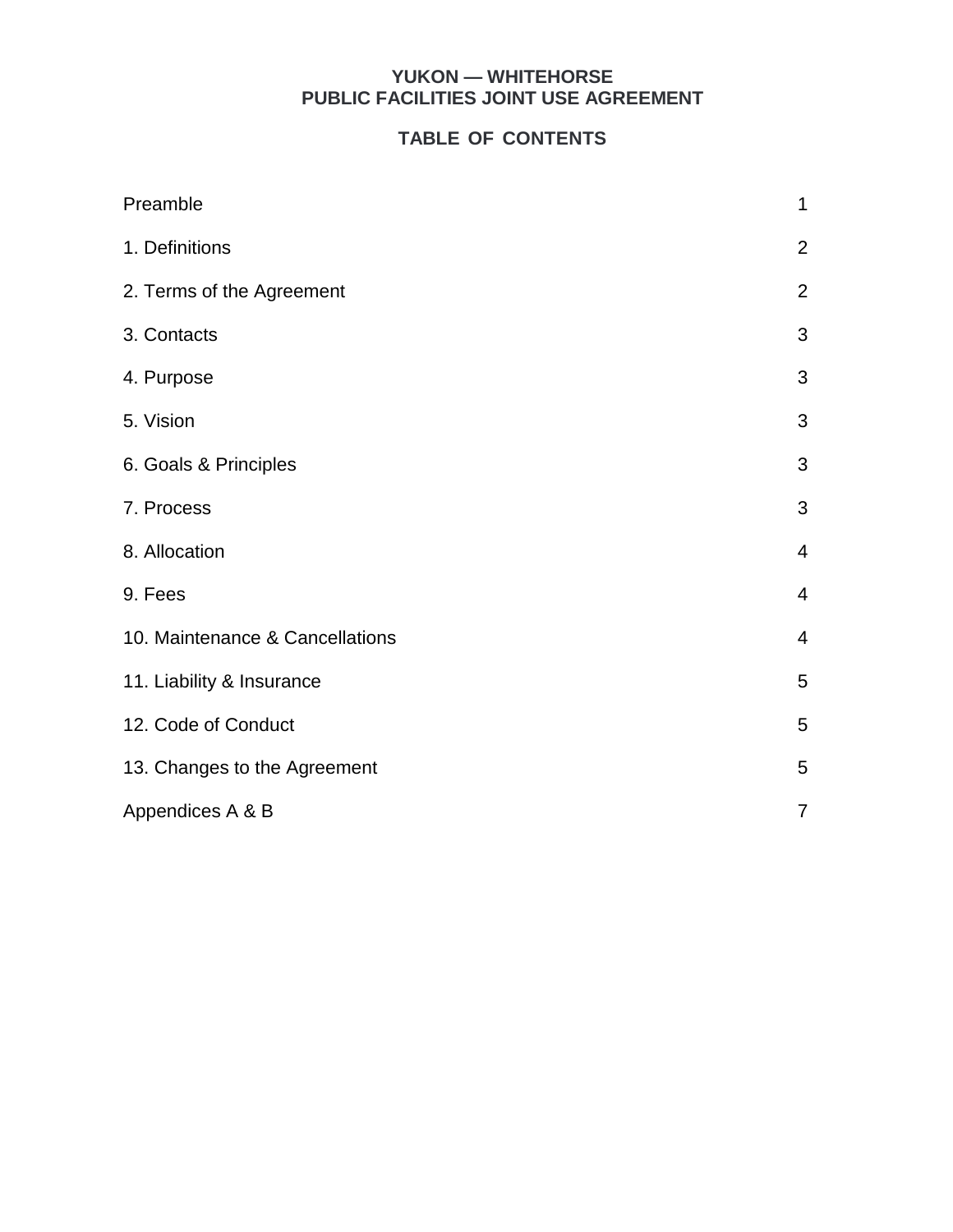#### **YUKON — WHITEHORSE PUBLIC FACILITIES JOINT USE AGREEMENT**

BETWEEN:

# **YUKON GOVERNMENT – Department of Education**

As represented by the Minister of Education (Herein referred to as "Yukon Education")

AND:

#### **Commission scolaire francophone du Yukon (CSFY)**

As represented by the Executive Director (Herein referred to as "CSFY")

AND:

# **THE CITY OF WHITEHORSE**

As represented by the Mayor of Whitehorse (Herein referred to as "the City")

### **WHEREAS**

It is the responsibility of the City to plan, develop, construct, operate and maintain park and recreational land and facilities in the City of Whitehorse.

It is the responsibility of Yukon Education and school boards to develop and deliver educational programs and provide the necessary facilities and sites for these programs.

The Parties support sharing of publicly funded facilities to maximize benefit to students and citizens of Whitehorse.

The Parties are agreeable to the use of their respective public facilities in accordance with the provisions of this Agreement.

The Parties are agreeable to the implementation of a benefits-based approach to the allocation of facility space, reflecting the community's needs, personal and social connectedness, economic vitality, and environmental consciousness.

The Parties agree that success of this Agreement is dependent on continued commitment to the purpose, vision and goals located herein.

The Parties wish to reaffirm their commitment to the principles of the shared use of City facilities and School facilities.

In such regard, and in recognition of the importance of collaboration, the Parties agree to act openly, fairly, and as far as each may legally do so, to execute and deliver to each other such documentation and do such acts as may be required to reasonably carry out the principles of this Agreement.

The Parties agree that the foregoing Preamble shall form part of this Agreement.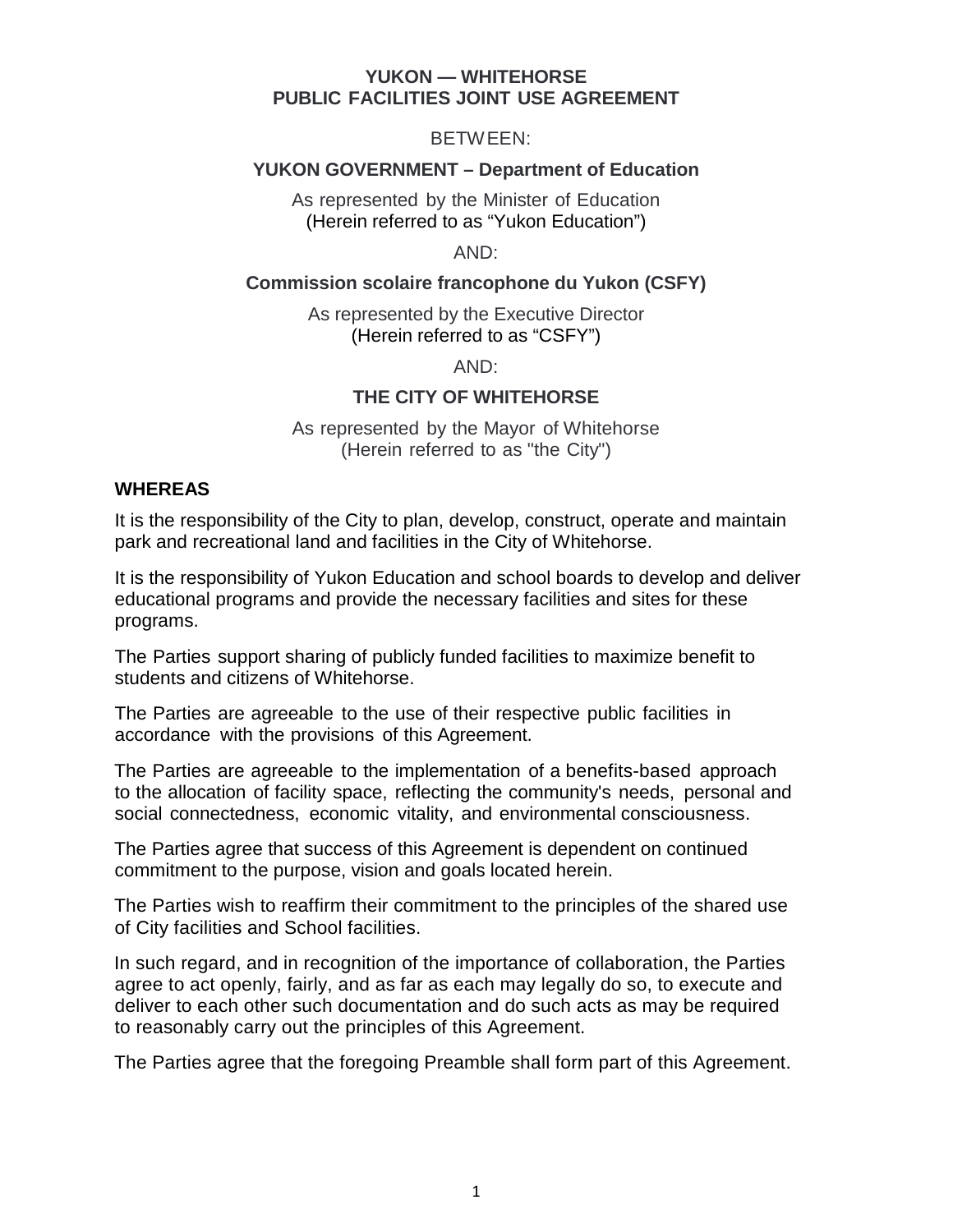THE PARTIES AGREE AS FOLLOWS:

# **1. DEFINITIONS**

"benefits-based approach" means an evolutionary process that helps reposition, promote, and provide services that are truly essential to the community's needs. It is an abstract concept (rather than a concrete model) used to develop outcomeoriented performance measurement indicators and tools to gauge progress towards becoming a benefits driven vibrant community in the field of recreation.

"Booking Office" means the City of Whitehorse, Recreation and Facility Services Department, Facility Booking Agents.

"designated representative" is the contact person for each facility user or partner.

"facility owner" means Yukon Education or school board who controls the respective school building and grounds and the City who controls the respective municipal public facilities.

"Facility staff" means the employees and contractors of the Parties, providing services and maintaining facilities in this Agreement.

"Facility User" means all users groups and school groups that benefit from and book services in this Agreement.

"Goals" means those fundamental concepts, set out in this Agreement that shall guide the actions and relations of the Parties as they work together to meet the needs of the citizens of Whitehorse.

"Parties" means the entities signing this Agreement collectively and Party shall mean one (1) of the signatories.

"Partners" means any entity that partakes in or benefits from the Agreement.

"public facilities" means all facilities outlined in Appendices used for Joint Use activities.

"Rental Contract" means the formal booking contract, provided by the Booking Office to the designated representative, created and signed off for each Facility user event, outlining the rental terms and conditions, for bookings as per this Agreement.

"school board" means a local board or authority responsible for the provision and maintenance of schools (eg. CSFY).

"school group" is any school group that fits within the eligibility criteria set out in this agreement and books the use of public facilities.

"user group" is any community group or sport governing body that books the use of YG facilities in this agreement.

# **2. TERMS OF THE AGREEMENT**

- 2.1. This Agreement shall endure from September 1, 2021 through August 31, 2024.
- 2.2. The Agreement may be extended, cancelled, or revised at any time upon mutual consent.
- 2.3. The Agreement shall be extended for up to one calendar year from the expiration date specified above if a new agreement has not been put in place.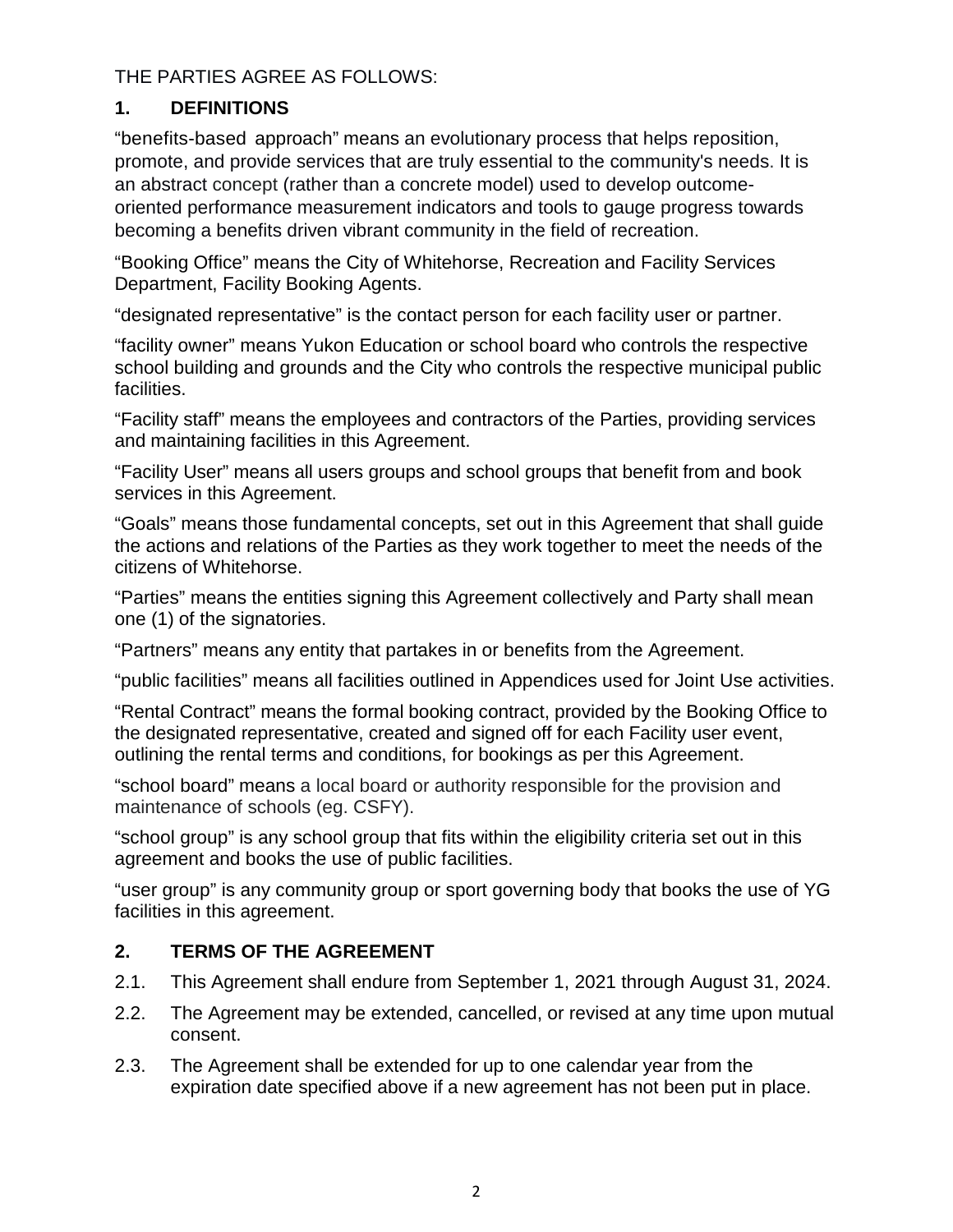# **3. CONTACTS**

- 3.1. The contact for Yukon Education is the Director of Operations.
- 3.2. The contact for the City is the Manager of Recreation and Facility Services.
- 3.3. The contact for CSFY is the Communications and Community Relations analyst.

# **4. PURPOSE**

- 4.1. To provide a framework by which selected public facilities within the bounds of the City of Whitehorse can be utilized by the community to the maximum extent practicable using a benefits-based approach for space allocations.
- 4.2. The Agreement covers facility uses outside of the core school activities of Yukon Education and core recreation activities of the City.

# **5. VISION**

- 5.1. Available public facility space is highly utilized for valued community needs, and is allocated fairly, equitably and on the basis of demonstrable needs and benefits to the community, with youth-oriented activities as the highest priority.
- 5.2. Partners subject to the AGREEMENT:
	- respect each other, the facilities and the community;
	- actively work together to resolve allocation and scheduling issues;
	- cooperate and communicate to enhance the community's self-image; and
	- build healthy opportunities for individuals to connect in ways that benefit all.
- 5.3. Progressive partnerships are encouraged as a means of promoting community spirit and community wellness through utilization of public facilities.

# **6. GOALS & PRINCIPLES**

- 6.1. The Parties share the common goal of providing opportunities and activities, for all ages through the promotion and provision of recreation and active living services, essential to a healthy vibrant community. The key principles to this approach are:
	- Advancing community health and well-being through recreation and leisure opportunities
	- Ensuring fair and just access to facilities, both indoors and out
	- Prioritizing access for children and youth

# **7. PROCESS**

- 7.1. After the needs of the facility Owners are met, the facilities indicated in this Agreement will be made available to facility users.
- 7.2. Facilities covered by this agreement are booked through the Booking Office.
- 7.3. Inquiries are evaluated by a measurement system (Assessment Tool), focused on our "Purpose, Vision and Goals," that will determine whether the community is receiving the identified benefits through the offering of the activity.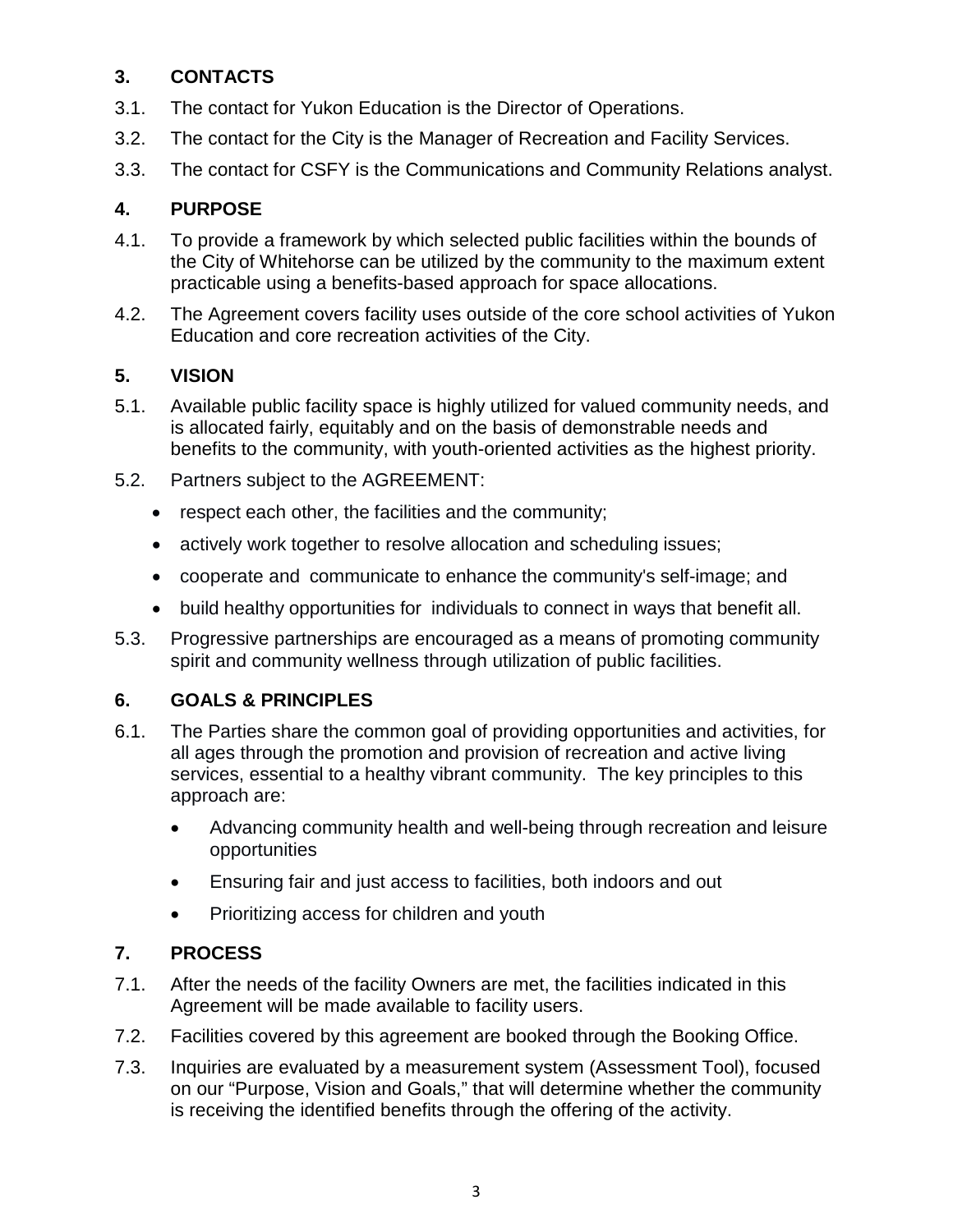- 7.4. The Parties will provide facility user monitoring processes that will assist in evaluating the appropriate use of public facilities.
- 7.5. Facility Owners will provide specific rules, security procedures, equipment lists and any changes to the availability dates to the Booking Office.
- 7.6. The Booking Office will provide a copy of the Agreement and Rental Contract to the designated representative and have the designated representative review all pertinent documents, providing signatures and/or initials where required.
- 7.7. The Booking Office will prepare and provide a master list of confirmed public facility bookings to the Parties. Applicable portions of the master list may be provided to each school principal, designated representative and each Facility Owner.

# **8. ALLOCATION**

- 8.1. Allocation deadlines are established to allow reasonable time for facility management, school activity planning, and community use planning.
- 8.2. Facility owners will confirm facility availability.
- 8.3. Facility users will be required to submit requests within the allocation deadlines.
- 8.4. The City will advertise the booking deadlines and confirm facility user schedules within the allocation deadlines.
- 8.5. Allocation Priorities and Deadlines are outlined in the Appendices.

# **9. FEES**

- 9.1. The Parties agree to establish a fee schedule, maintained at a level ensuring facility users have the ability to participate in the JUA.
- 9.2. Fees will be charged to user groups, as outlined in the Appendix B, including but not limited to, cancellation or change fees, key and damage deposits, and janitorial fees or damages as required for cost recovery.
- 9.3. Fees will be charged to school groups, as outlined in Appendix A, including but not limited to, program fees, cancellation or change fees, and extra staffing as required for cost recovery.
- 9.4. Yukon Education will provide a yearly contribution in the amount of \$40,000.00 on September 1 of each year to the City towards the administration costs of the Agreement.
- 9.5. The City will collect all revenues pertaining to this Agreement and disperse any applicable fees to Yukon Education payable to Territorial Treasurer, Box 2703, Whitehorse, Yukon, Y1A 2C6, re. Joint Use Agreement with Yukon Education.

# **10. MAINTENANCE AND CANCELLATIONS**

- 10.1. Future planned maintenance schedules that pertain to facilities in this Agreement will be shared with the Booking Office prior to Allocation timelines.
- 10.2. The Facility owner will establish maintenance standards and conform with generally accepted maintenance practices and provide a mechanism for facility users to report maintenance issues and/or recommendations.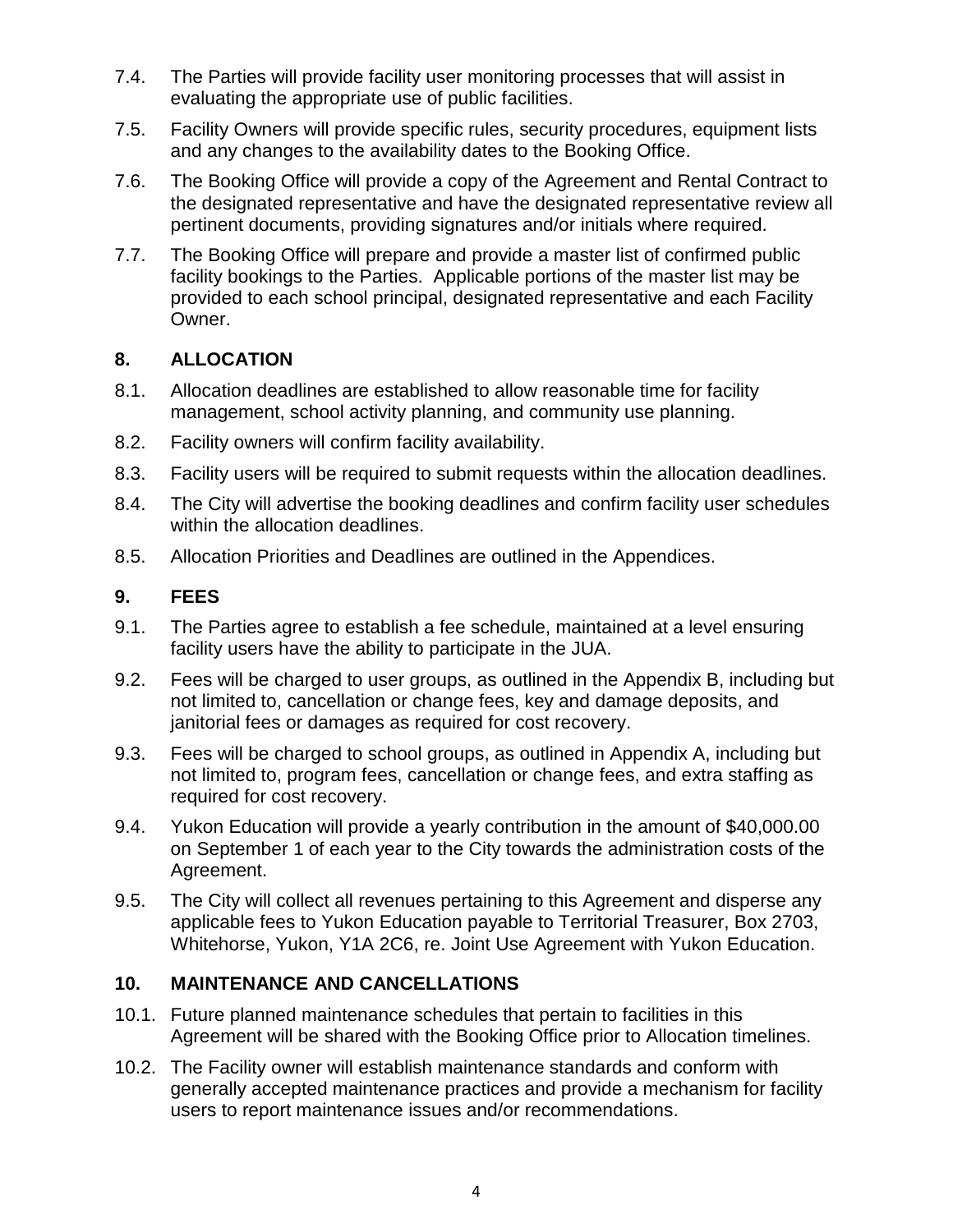- 10.3. Regular repair and maintenance of any public facility and its operational costs are the complete responsibility of the facility Owner.
- 10.4. Any facility may be withdrawn temporarily for repairs or renovations providing notice at least fourteen (14) days in advance or in the event of an emergency as soon as reasonably practicable.
- 10.5. The Booking Office will contact the designated representative to provide written notice of any facilities withdrawn from use.

# **11. LIABILITY AND INSURANCE**

- 11.1. User Groups must provide proof of three million dollars (\$3,000,000.00) general liability insurance covering the organization. Special requests to waive the insurance requirement must be made in writing to the Booking Office.
- 11.2. Facility users are responsible for any claim, demand, cost, damage, action, suit or proceeding that is, in any manner, based upon, or arising from, or attributable to, its negligence or willful misconduct in relation to the performance of this Agreement or the carrying out of this Agreement by the facility user.
- 11.3. The facility Owner is responsible for the repair of damage caused by a facility user. This does not preclude the facility Owner from securing reimbursement from the facility user, through their liability insurance or damage deposit.
- 11.4. The Booking Office will notify the facility user if the Facility Owner revokes user privileges for failure to adhere to the code of conduct or for infractions listed in this Agreement.

# **12. CODE OF CONDUCT**

Facility Users and Facility staff will conduct themselves with:

- 12.1. mutual respect of each other's goals and needs, recognizing that the facilities are made available for the benefit of all.
- 12.2. respect between facility users and facility staff;
- 12.3. an understanding that facility users are held accountable for the care of the facilities during their use.

Facility users will:

- 12.4. follow the procedures and rules outlined in this Agreement and Appendices.
- 12.5. review all pertinent documents and the designated representative will provide signatures and/or initials where required.
- 12.6. report all maintenance issues through the Booking Office to submit to Facility Owners.

# **13. CHANGES TO THE AGREEMENT**

- 13.1. All appendices can be amended as required by the mutual consent of the Parties and must be agreed to in writing by the contacts.
- 13.2. No provision of this Agreement, shall be deemed to have been changed unless made in writing and signed by each party.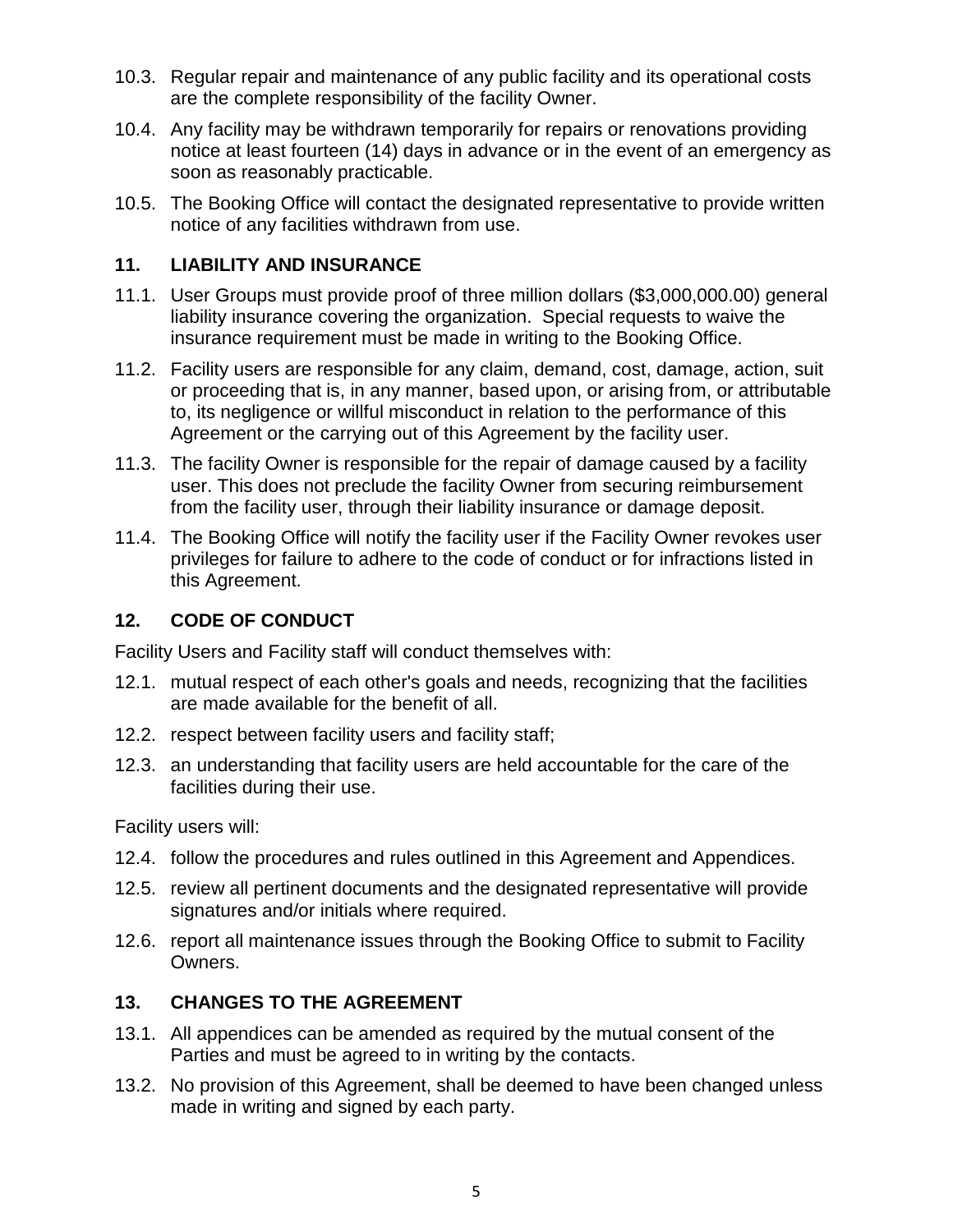13.3. If any provision of this agreement is unenforceable or invalid for any reason, such unenforceability or invalidity shall not affect the remaining provisions and such provisions shall be severable from the Agreement.

IN WITNESS WHEREOF, the Parties hereto have hereunto affixed their seals at the City of Whitehorse, in the Yukon Territory, on the day and year written below.

# **THE CORPORATE SEAL OF THE CITY OF WHITEHORSE WAS HEREUNTO AFFIXED IN THE PRESENCE OF:**

| Date                                        | Norma L. Felker                                        | Dan Curtis, Mayor                                           |  |
|---------------------------------------------|--------------------------------------------------------|-------------------------------------------------------------|--|
| May 26, 2021<br><b>Assistant City Clerk</b> |                                                        | City of Whitehorse                                          |  |
|                                             | <b>Commission scolaire francophone du Yukon (CSFY)</b> |                                                             |  |
| Date                                        | Witness                                                | Marc Champagne, Executive Director,<br><b>CSFY</b>          |  |
|                                             | <b>GOVERNMENT OF YUKON - Department of Education</b>   |                                                             |  |
|                                             |                                                        |                                                             |  |
| Date                                        | <b>Witness</b>                                         | Nicole, Morgan, Deputy Minister,<br>Department of Education |  |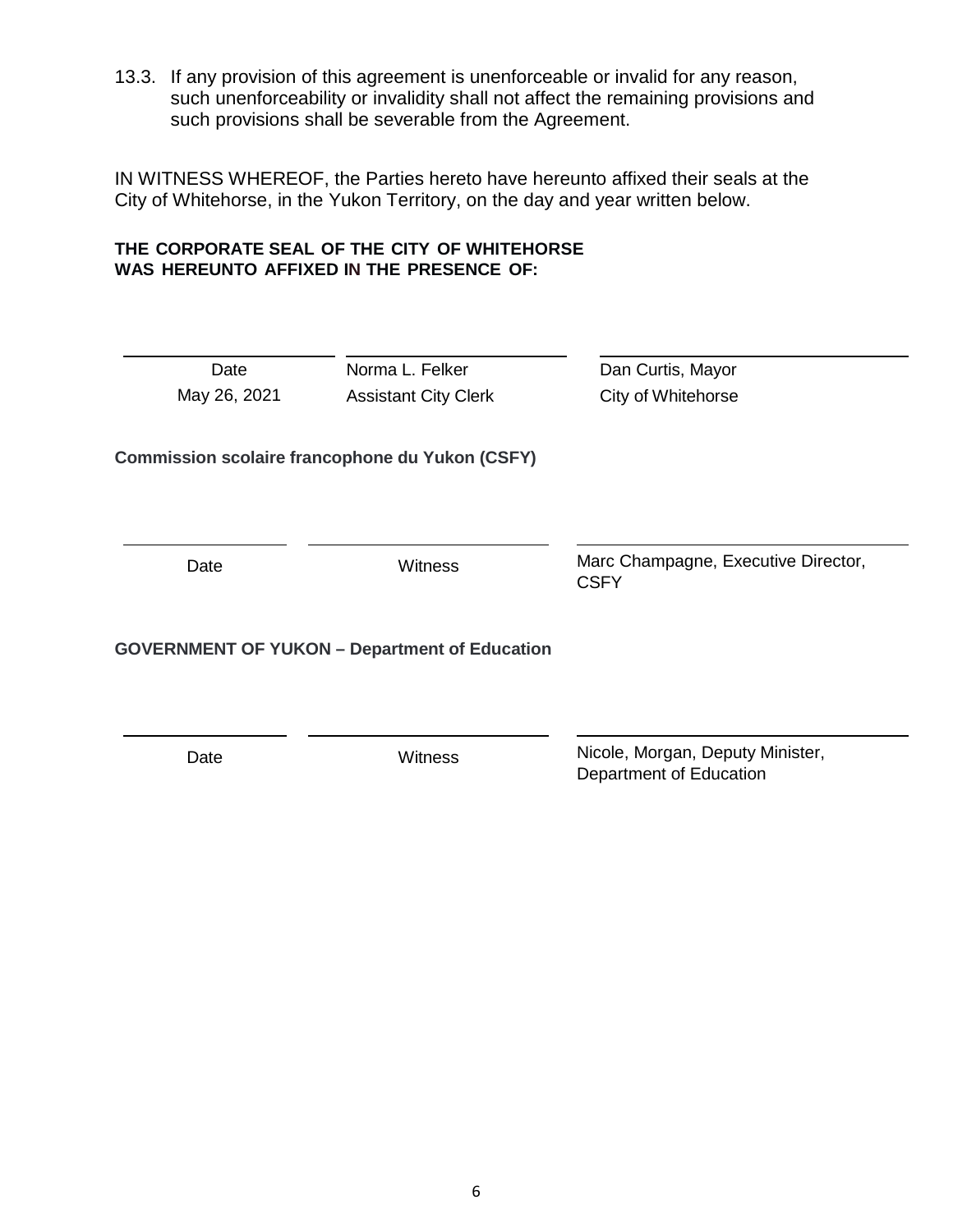

# **SCHOOL SWIM / SKATE REQUEST FORM**

#### **Submit forms to the Booking Office – [recbookings@whitehorse.ca](mailto:recbookings@whitehorse.ca) Canada Games Centre / Fax: 668-8675 / Phone: 633-8518**

| School:  | Phone: |
|----------|--------|
| Contact: | Email: |

1. List all PD or 'please don't book' days:

- \_\_\_\_\_\_\_\_\_\_\_\_\_\_\_\_\_\_\_\_\_\_\_\_\_\_\_\_\_\_\_\_\_\_\_\_\_\_\_\_\_\_\_\_\_\_\_\_\_\_\_\_\_\_\_\_\_\_\_\_\_\_\_\_\_\_ 2. Back to back time slots to accommodate busing?  $(y / n)$
- 3. Skate times at the same time as swim lessons to fill bus?  $(y / n)$
- 4. Other requests: \_\_\_\_\_\_\_\_\_\_\_\_\_\_\_\_\_\_\_\_\_\_\_\_\_\_\_\_\_\_\_\_\_\_\_\_\_\_\_\_\_\_\_\_\_\_\_\_\_\_\_\_\_

|       |                                                   | <b>Learn to Swim:</b> Grades $2 - 4$               | Swim to Survive: Grades $5 - 7$ |       |                                                   |                                                    |
|-------|---------------------------------------------------|----------------------------------------------------|---------------------------------|-------|---------------------------------------------------|----------------------------------------------------|
| Grade | <b>Estimated</b><br># of<br>students<br>$(15-24)$ | <b>Time Preference</b><br>(am/pm, time of<br>year) |                                 | Grade | <b>Estimated</b><br># of<br>students<br>$(15-30)$ | <b>Time Preference</b><br>(am/pm, time of<br>year) |
|       |                                                   |                                                    |                                 |       |                                                   |                                                    |
|       |                                                   |                                                    |                                 |       |                                                   |                                                    |
|       |                                                   |                                                    |                                 |       |                                                   |                                                    |
|       |                                                   |                                                    |                                 |       |                                                   |                                                    |
|       |                                                   |                                                    |                                 |       |                                                   |                                                    |
|       |                                                   |                                                    |                                 |       |                                                   |                                                    |

| <b>CDC and Recreational Swim:</b><br>Grades 2 - 12 |                           |              |               |                  |                          | <b>Recreational Skates:</b><br>Grades KG - 12 |                                        |
|----------------------------------------------------|---------------------------|--------------|---------------|------------------|--------------------------|-----------------------------------------------|----------------------------------------|
|                                                    | <b>Number of Students</b> |              |               |                  | <b>Time Preference</b>   |                                               | <b>Time</b>                            |
| Grade(s)                                           | $20 -$<br>50              | $51 -$<br>80 | $81 -$<br>100 | 100<br>$\ddot{}$ | (am/pm, time of<br>year) | Grade(s)                                      | Preference<br>(am/pm, time<br>of year) |
|                                                    |                           |              |               |                  |                          |                                               |                                        |
|                                                    |                           |              |               |                  |                          |                                               |                                        |
|                                                    |                           |              |               |                  |                          |                                               |                                        |
|                                                    |                           |              |               |                  |                          |                                               |                                        |
|                                                    |                           |              |               |                  |                          |                                               |                                        |
|                                                    |                           |              |               |                  |                          |                                               |                                        |
|                                                    |                           |              |               |                  |                          |                                               |                                        |

*Please add any additional request information to back of page*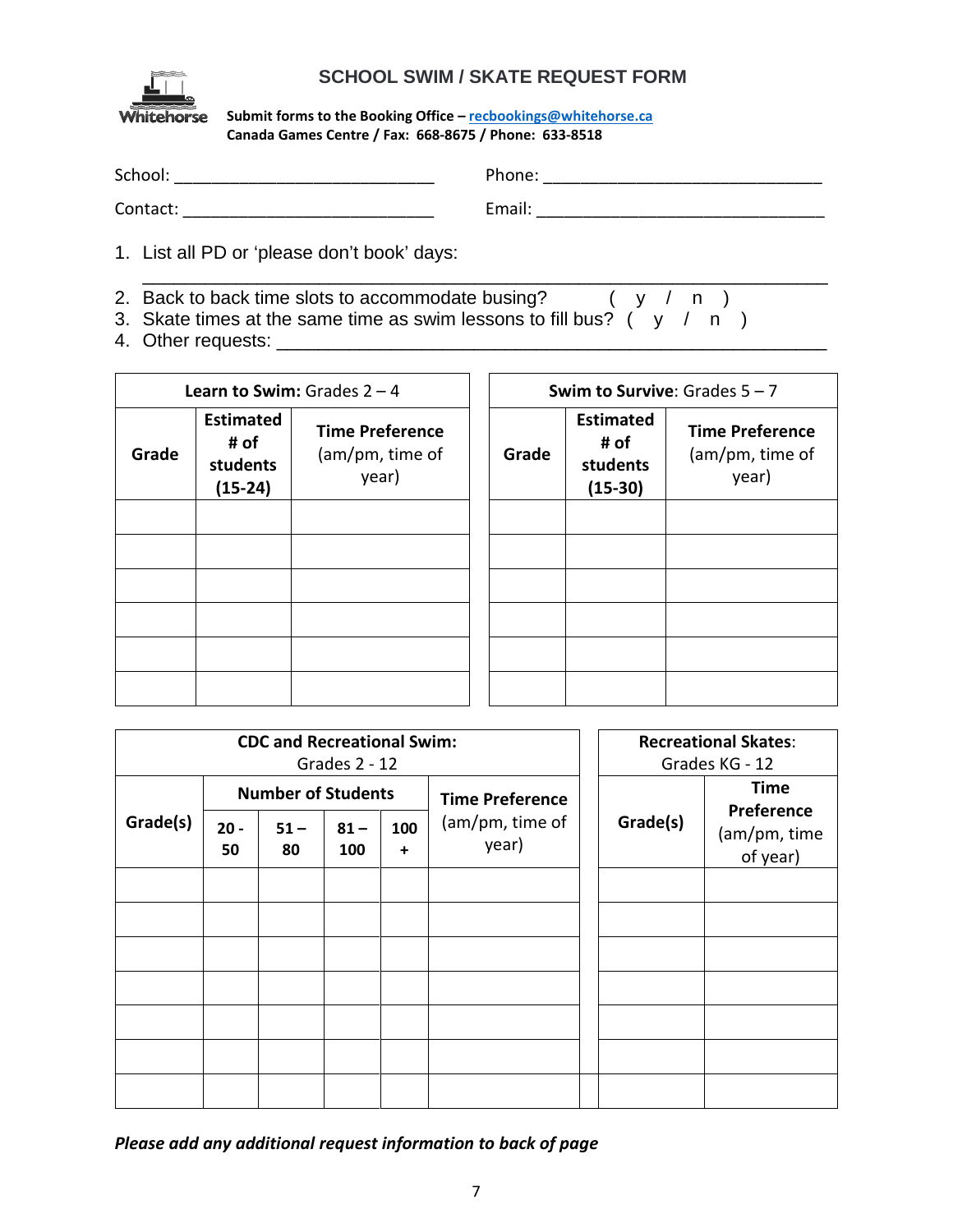# **Facility Booking Agent** | Canada Games Centre

P: 633-8518 | F: 668-8675 | [recbookings@whitehorse.ca](mailto:recbookings@whitehorse.ca)

|                               | <b>Whitehorse Lions Aquatic Centre</b>                             | <b>Canada Games Centre Arenas</b>     |
|-------------------------------|--------------------------------------------------------------------|---------------------------------------|
| <b>Showers / Change Rooms</b> | Male / Female / Family                                             | 2 Dressing Rooms / Family Change Room |
| <b>Times Available</b>        | $9:00am - 9:45am$                                                  | $9:00am - 9:45am$                     |
|                               | $9:45$ am - 10:30am                                                | $9:45$ am - 10:30am                   |
|                               | $1:00 \text{pm} - 1:45 \text{pm}$                                  | $1:00 \text{pm} - 1:45 \text{pm}$     |
|                               | $1:45$ pm – 2:30pm                                                 | $1:45$ pm $- 2:30$ pm                 |
|                               |                                                                    |                                       |
| Availability                  | September-June                                                     | September-June                        |
|                               | Tuesday - Friday                                                   | Monday - Friday                       |
| <b>Function of Use</b>        | Swim lessons and rec swims                                         | <b>Skating &amp; Hockey</b>           |
| <b>Restriction Periods</b>    | Department scheduled maintenance, programming, and special events. |                                       |

City facilities must be booked, approved and confirmed through the City of Whitehorse, Facility Booking Agent by the designated representative, (one person who submits all bookings for the school and continues to liaise with the City concerning the bookings for the school year).

The facility booking request deadline for school year submissions (September to June) is June 1<sup>st</sup>

- 1. Access is provided to:
	- 1.1 The Child Development Centre providing their use does not impact upon or exclude usage by any other school
	- 1.2 The Yukon Home Educators Society
	- 1.3 YG Department of Education Schools
	- 1.4 CSFY Schools
- 2. School swims and skates will be allocated according to the following priorities:
	- 2.1 Learn to Swim Lessons (2 grades within each school)
	- 2.2 Water Awareness Program
	- 2.3 Learn to Swim Lessons for additional grades within each school
	- 2.4 Recreational Swim times
	- 2.5 Recreational Skate times
	- 2.6 Late Requests: Any request submitted to the Facility Booking Agent after the June 1 deadline is subject to availability

Note: Where possible, Swims and Skates may be allocated simultaneously to accommodate school for bussing. The City reserves the right to combine the booking with that of another school, if the number of participants per session is less than ten (10).

Lessons will be allocated a minimum of two (2) weeks prior to the start of the school year, when possible.

School Representatives are welcome to make an appointment with the Booking Office, to review bookings or procedures.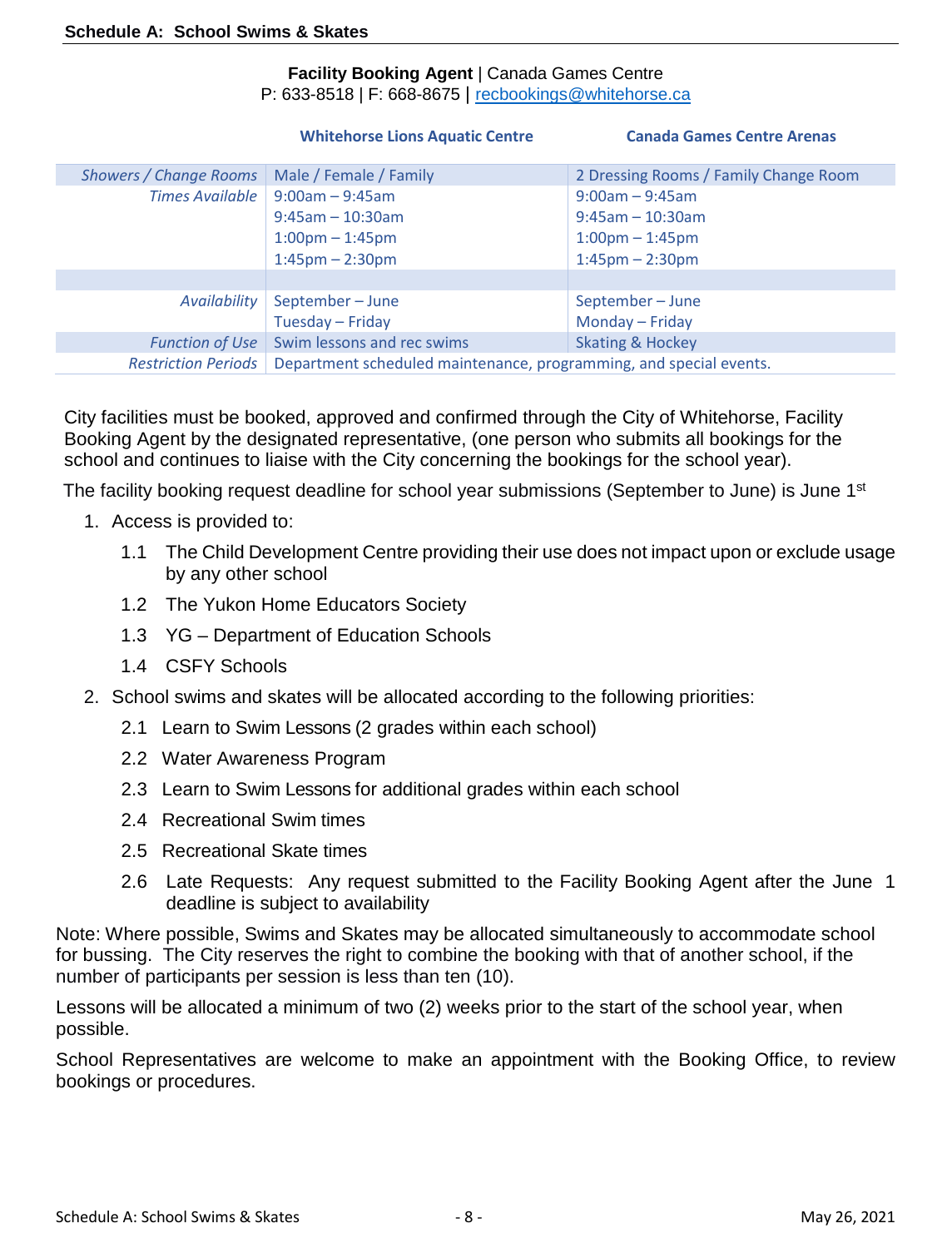| <b>Service</b>                              | <b>Duration</b>                  | <b>Grade</b>  | <b>Days</b>    | Min/Max        | <b>Cost</b>              | <b>Notes</b>                            |
|---------------------------------------------|----------------------------------|---------------|----------------|----------------|--------------------------|-----------------------------------------|
| Learn to<br>Swim                            | 2 week<br>program (6<br>Classes) | $2 - 4$       | $Tues - Thus$  | 15-24 Students | \$36 / student           |                                         |
| <b>Water</b><br><b>Awareness</b><br>Program | 1 week<br>program (3<br>Classes) | $4 - 7$       | Tues $-$ Thurs | 15-30 Students | \$18 / student           |                                         |
| <b>Rec Swim</b>                             | Single booking                   | $1 - 12$      | Fri            | 20-50 Students | \$3.30 / student         | Groups 50+<br>require 2<br>weeks notice |
| <b>Rec Skate</b>                            | Single Booking                   | All<br>grades | $Mon-Fri$      | 0-300 Students | \$3.90 / skate<br>rental | No cost for<br>participants             |

# **Services Available for Schools**

# **Rules and Discipline**

- 1. Participants are expected to follow all facility rules while at the Canada Games Centre.
- 2. Participants who do not adhere to the rules may be disciplined with a time out, and in more severe circumstances teachers may be required to assist in dealing with discipline issues.
- 3. Participants are not allowed in the water until a lifeguard is on deck or their swim instructor is present.
- 4. Participants are not allowed on the ice while maintenance is in progress.
- 5. Educational assistants may be required to accompany participants with special needs in the pool and should come prepared with swim attire.
- 6. A supervisor must be on ice surfaces at all times during skate bookings and in the aquatic centre, actively engaged, during swim times (in pool, on pool deck).
- 7. The Canada Games Centre recommends that all students wear a helmet on the ice. The Canada Games Centre does not have helmets available for use. When there are any pucks or sticks on the ice, everyone on the ice surface is required to wear helmets.

# **Swimming Lessons**

- 8. Swimming lesson questions or concerns are addressed by staff in the following priority:
	- a. Directly to the attention of the swimming instructor.
	- b. The Aquatic Team Leader or Aquatic Coordinator.
	- c. Inquire with the Facility Booking Agent

# **School Swim & Skate Booking Procedures**

- 9. At the start of the school year, each school will receive confirmation of their swim/skate times. Please contact the Facility Booking Agent immediately if there are any problems with these times.
- 10. Schools will be notified in the event of a cancellation.
- 11. Schools may request to be placed on a waitlist for additional swim/skate times.
- 12. The Aquatic Coordinator reviews requests for exceptions to established guidelines for school swims.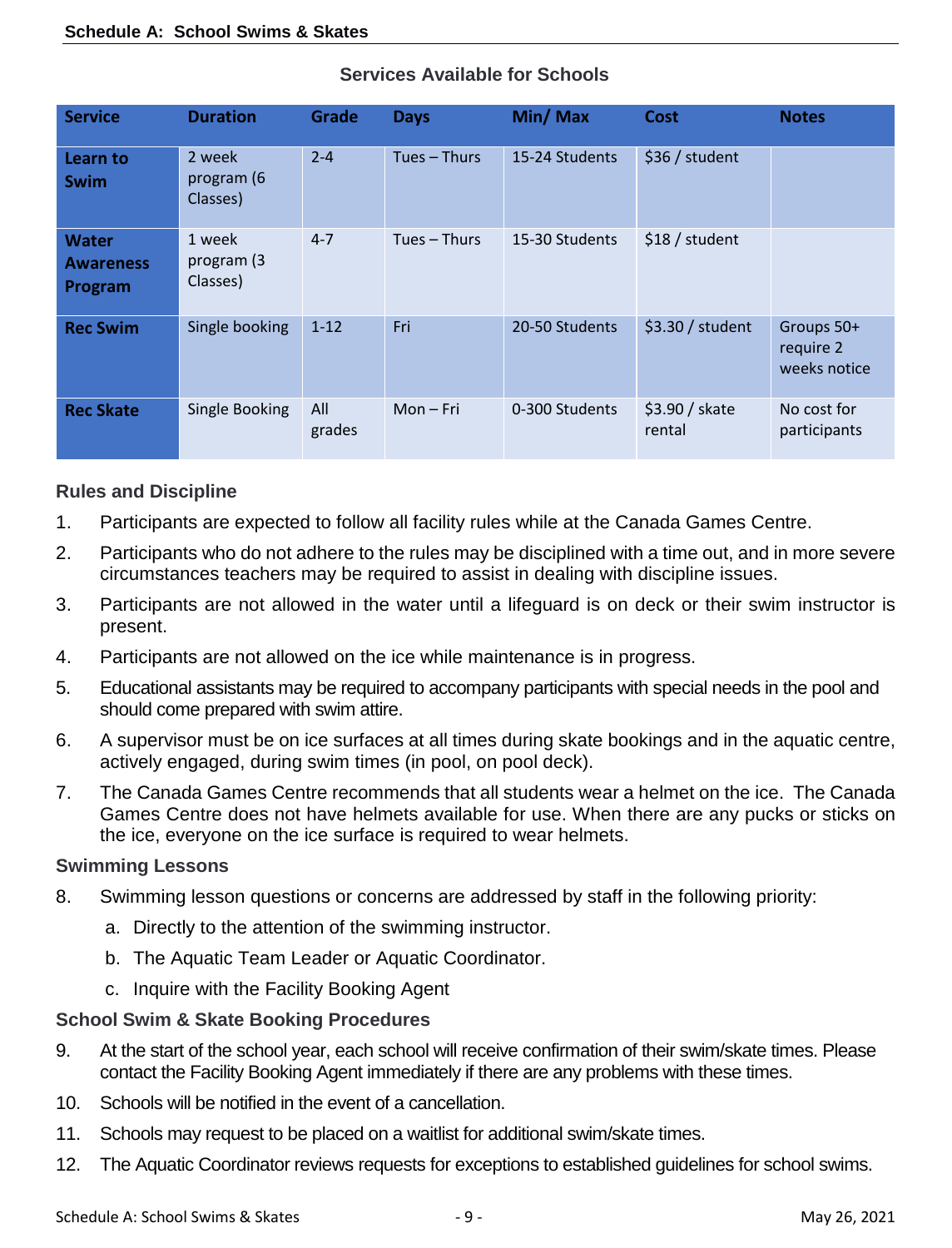- 13. Recreation Swims are designed for groups of 20 or more participants. Groups with less than 20 participants will be invoiced for 20 participants.
- 14. Schools with over 50 Participants must provide attendance 2 weeks prior to ensure adequate lifeguard staffing.
- 15. The city cannot accommodate Kindergarten or Grade One classes in Recreational Swims, as all children under 7 must be in arms reach of an adult at all times, with a ratio of 1 adult to 3 children. It is recommended that Grade 2 classes sign up for recreation swims after Christmas Break to ensure that all their students have turned 7.
- 16. In order to maximize ice time and speed up the skate rental process, teachers should send the skate rental request form to [recbookings@whitehorse.ca](mailto:recbookings@whitehorse.ca) with at least 24 hours' notice.
- 17. On the date of the skate, collect rental fees from the children or give the number of skate rentals required to the Reception Desk, and the city will invoice the school.

# **Cancellations**

- 18. All cancellations must be made in writing to the Booking Office. Failure to provide adequate notice of cancellation will result in the school being invoiced a cancellation fee.
- 19. Cancellations made on short notice due to circumstances beyond your control (i.e., problems with bussing) will not be invoiced; however, we request to be notified of the cancellation as soon as possible.

| School Booking       | Minimum Notification Required | <b>Cancellation Fee</b>         |
|----------------------|-------------------------------|---------------------------------|
| School Swim or Skate | More than 14 days' notice     | No charge                       |
| School Swim or Skate | 14 days or less               | \$65 Cancellation / No show Fee |

# **Payment**

- 20. All schools will be invoiced monthly, immediate payment at time of booking is accepted for skate rentals.
- 21. Schools are eligible for the Joint Use rates only during designated Joint Use booking times. Costs are prorated if a lesson set must be adjusted.
- 22. To ensure accurate numbers, teachers are responsible for confirming the number of students, including students with active memberships, upon arrival to the Canada Games Centre.
- 23. Schools will be invoiced for the exact number of participants or the specified minimum number when minimums are not met.
- 24. Students who have memberships will not be subject to additional costs to use the facility during Joint Use time unless registered for lessons (Learn-to-Swim, Swim to Survive). They will still be included in minimum participant requirements.

# **Other Use of Canada Games Centre**

- 25. Schools wishing to utilize other parts of the facility (i.e. Coca Cola Fieldhouse, Powerade Flexihall, Wellness Centre, Child Play Area or Dasani Running Track) may do so by purchasing wristbands for each student if public drop-in times are available
- 26. Schools may also rent the Coca Cola Fieldhouse, Powerade Flexihall or meeting rooms for exclusive use.
- 27. Please contact the Facility Booking Agent regarding usage outside of the Joint Use Agreement.
- 28. Classes must be aware of the Team Training Guidelines. A Wellness Orientation and a signed Youth Waiver are required prior to the use of the Wellness Centre.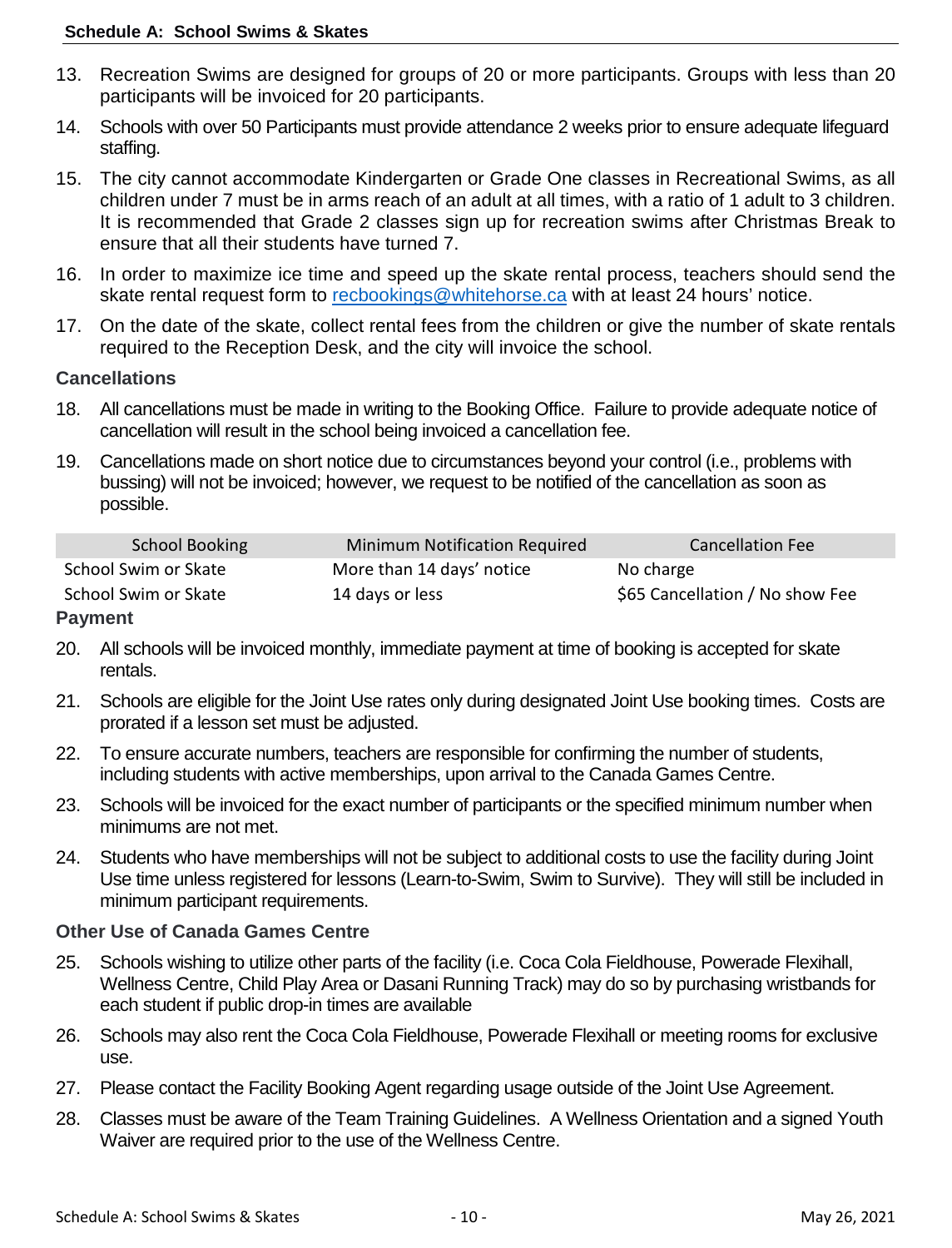# **FAQ Regarding School use of the Canada Games Centre (CGC)**

### **Can I join my class in the water during lessons?**

Yes! We encourage teacher participation during this time. Feel free to join in on one of the classes and learn with your students. You are required to be actively engaged with the students, in the pool and/or on the pool deck. Those children under discipline should be identified to the instructor upon the first class.

#### **What is the Adult to Child Ratio for children in the pool?**

Schools are responsible to provide responsible adults in accordance with the established ratios. Our policy states that all children under the age of 7 must be in arms reach of an adult at all times, with a ratio of 1 adult to 3 children. We recommend that Grade 2 classes sign up for recreation swims after Christmas Break to ensure that all their students have reached the age of 7. All bookings must meet ratios and age requirements or will not be allowed in.

#### **How many students can we bring to the pool for recreation swims?**

There may be limited opportunities for recreational swims, so we encourage schools to fill up the bus when coming to the pool. We can easily accommodate 2 classes (max. 50 students) with current staffing and may be able to accommodate larger groups in a whole school swim, with 2 weeks' notice. Failure to notify of a large group may result in your group not being to being accommodated.

The ideal recreation swim accommodates varied grades (i.e. grade 2 and grade 6) to maximize both pools of the Aquatic Centre (younger grades enjoy the Leisure Pool, while older grades enjoy the diving board).

# **Why do you invoice for students who did not attend?**

As part of the joint Use Agreement, the City of Whitehorse is to recover the cost of staffing during school usage times. We have scheduled our lifeguarding/instructing staff based on the average group sizes. Schools are invoiced for the required minimum.

# **What if my student has a CGC membership?**

Students who have memberships will not be subject to additional costs to use the facility during school hours unless participating in a program (Learn-to-Swim, Water Awareness). Proof of valid membership must be presented at Reception upon arrival.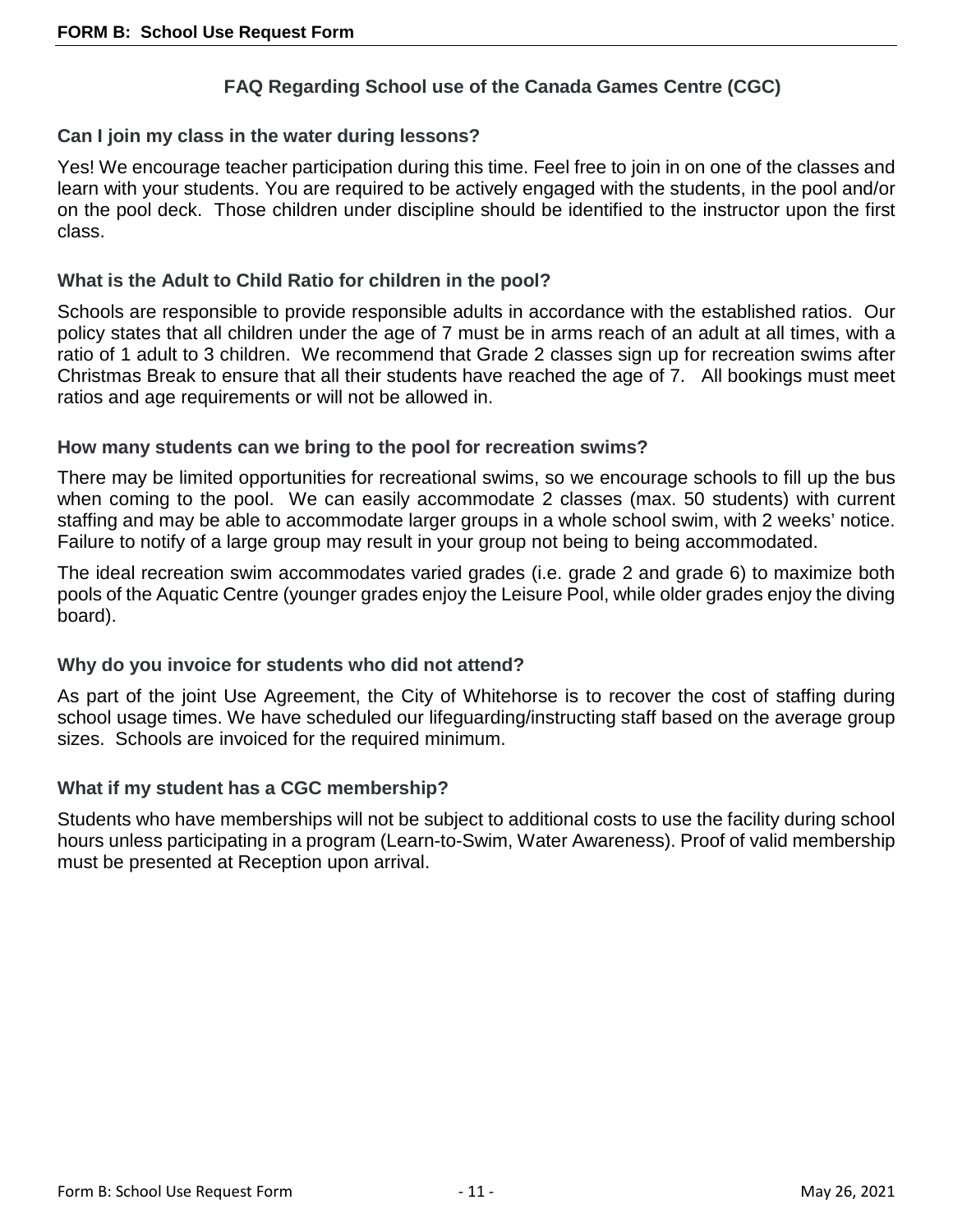Form B: School Use Request Form  $-12$  - 12 - May 26, 2021

# **FORM B: School Use Request Form**

Submit forms to the Booking Office (BO) - [recbookings@whitehorse.ca](mailto:recbookings@whitehorse.ca) Canada Games Centre / Fax: 668-8675 / Phone: 633-8518 *Schools are not available on statutory holidays, PD days, during elections, or scheduled maintenance.* Organization: Activity: Activity: Activity: Activity: Activity: Activity: Activity: Activity: Activity: Activity: Activity: Activity: Activity: Activity: Activity: Activity: Activity: Activity: Activity: Activity: Activity Category: Non-Profit Commercial Private Political / Religious Event Summer Camp Age of Participants: <br>Age of Participants: # of Participants: Will you be charging admission? Will you be selling goods?  $Yes \Box No \Box$  $Yes \Box No \Box$ Main Contact: **Phone (day):** Phone (day): Email Address: Phone (eve): Mailing Address: The Code Code Code Code: Postal Code: Request for School Use (please print clearly) Confirmed To be completed by BO Preferred School Area Required Circle Days Required Mon Tues Wed Thurs Fri Sat Sun Starting & End Time Starting & End Date

**SCHOOL USE REQUEST FORM** (please submit separate form for each group / age / activity)

I hereby agree to comply with all rules, regulations and procedures as established by the City of Whitehorse, Department

of Education, Commission scholaire francophone du Yukon and the School on behalf of my organization.

Authorized Signature for SPECIAL PERMISSION:

Additional information about your event or program:

Signature of City Representative:

IMPORTANT DEADLINES

SUMMER BREAK SUMMER BREAK

Key Return Date: August 31 Key Return Date: June 15 Request Deadline: April 1 and 1 Request Deadline: June 1 Outdoor Field Request Deadline: March 1

*Date Received by Booking Office:*

Signature of User Group Contact: Submitted Proof of Insurance:  $\Box$ 

Special Permission Required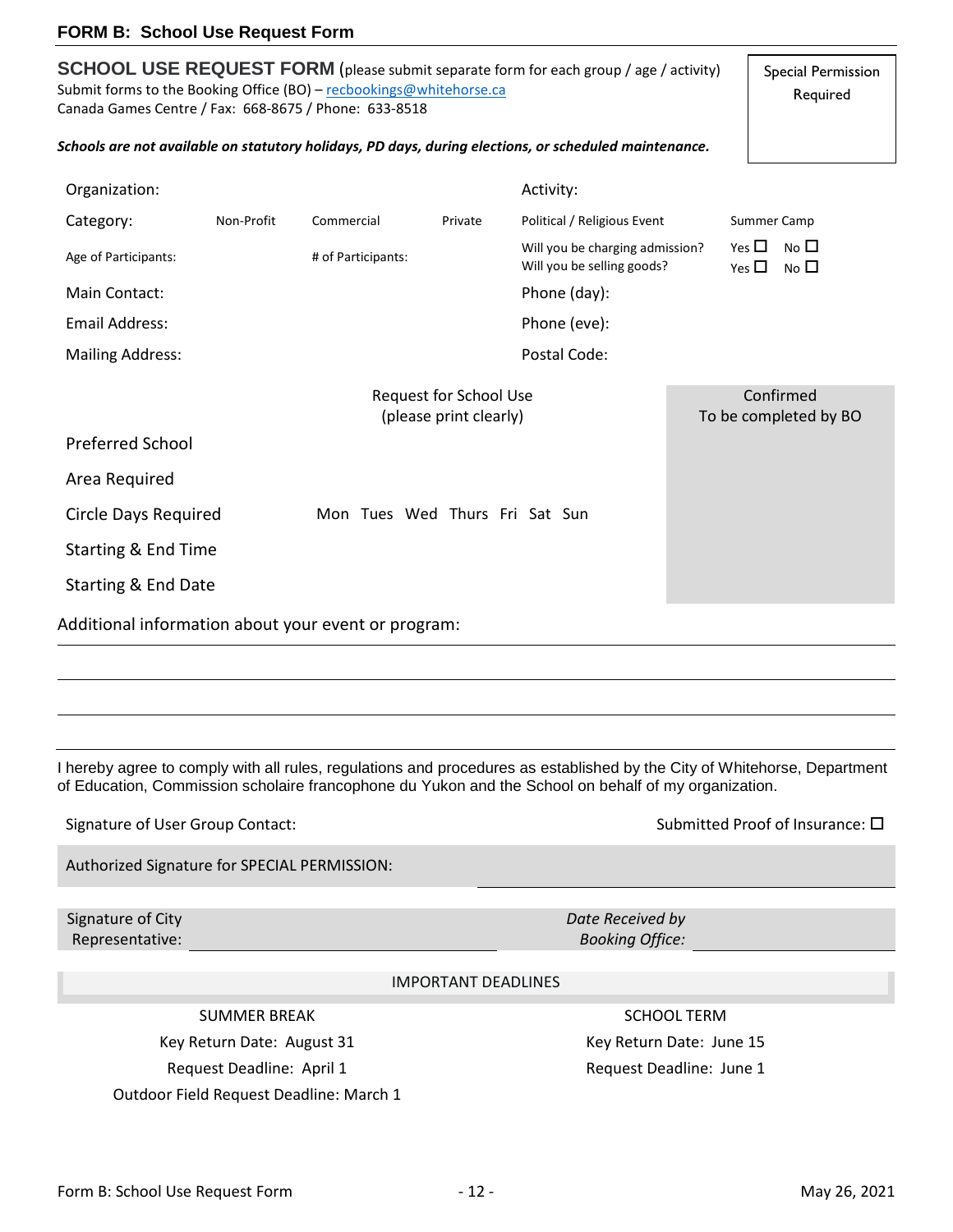| <b>Facility Owner Confirm</b><br>Facilities / City Advertises<br>Season Deadline | <b>Booking Request</b><br>Deadline | <b>Other Deadline</b>             |
|----------------------------------------------------------------------------------|------------------------------------|-----------------------------------|
| May 1                                                                            | June 1                             | Key return date June<br>15        |
| September 1                                                                      | October 1                          |                                   |
| December 1                                                                       | January 1                          |                                   |
| February 1                                                                       | March 1                            | Field User Meeting by<br>April 15 |
| March 1                                                                          | April 1                            | Key return date<br>August 31      |
|                                                                                  |                                    |                                   |

# **Deadlines for Joint Use Times on School Property**

Any facility booking requests received after these deadlines are considered Late Requests.

A **"**Field User Meeting" with representatives from the user groups, the City, Yukon Education, and Highways and Public Works – Facility Management is held annually, by April 15, to allocate field use and discuss issues or concerns.

# **Priorities for Joint Use Times on School Property**

- Activities are prioritized and scheduled according to a balanced approach, in alignment with the Purpose, Vision and Goals in the Joint Use Agreement.
- Youth activities receive preference between the hours of 5:00 pm to 9:00 pm.
- Outdoor CSSC Mercier/ FH Collins Secondary exclusively permits Priorities 1 6 below, or Commercial event, for sport specific use, with a priority for high performance athlete development.
- Francophone events receive booking priority in CFSY schools. La Garderie du petit cheval blanc utilize CSFY schools free of charge for daycare services before and after school, on PD days, and during spring break.
- High impact activities (eg. roller blades, floor hockey) will only be permitted on floors scheduled for upcoming maintenance.
- Booking requests after June 1 are subject to availability.

# **Special Events**

Special Event requests received prior to the seasonal deadlines are scheduled in advance of regular bookings to ensure that space is available and that user groups are aware in advance that their space will not be available during the "special event" booked times

1. School Special Event

Any event organized by the school and occurring in the school for the students of that school.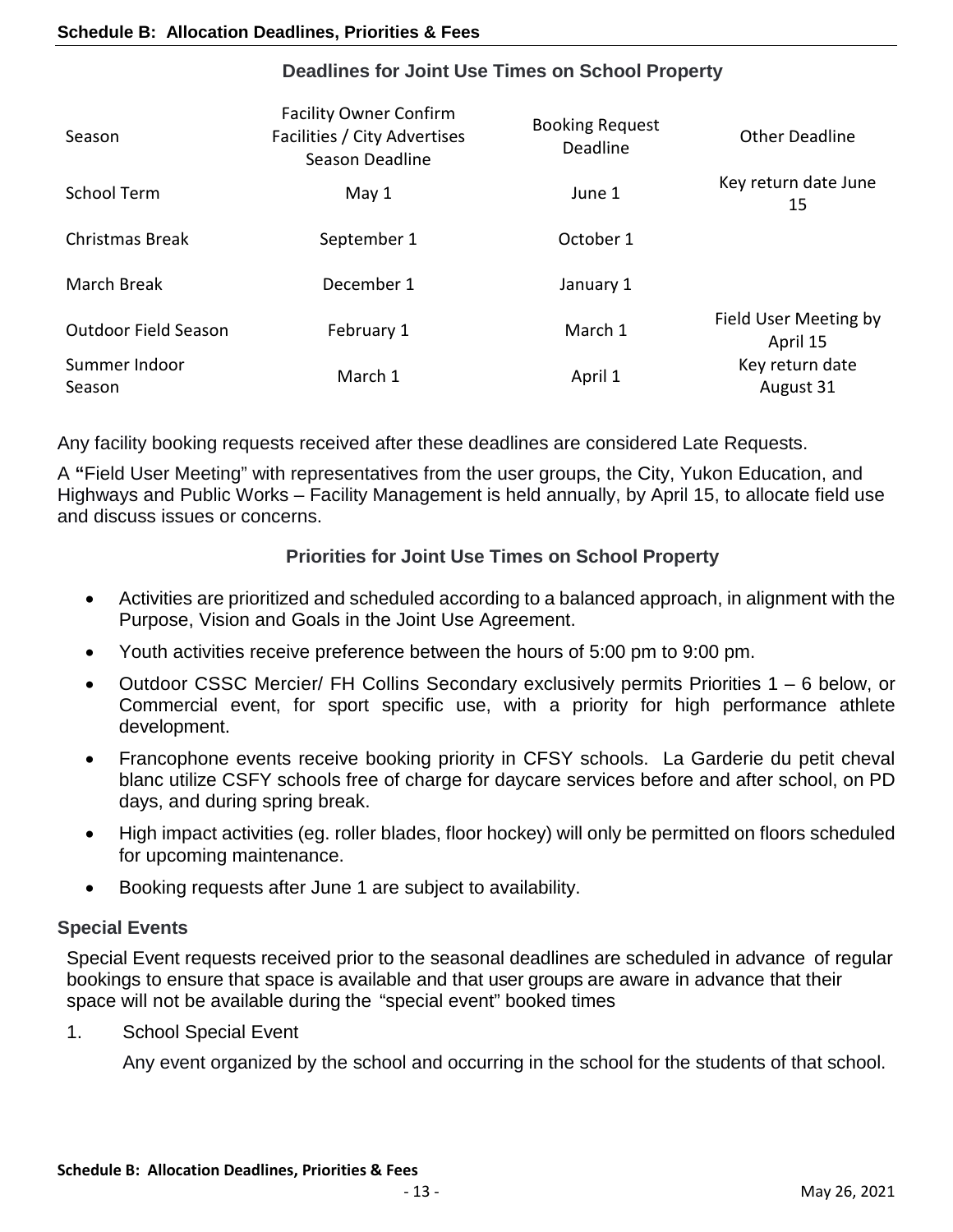#### **Schedule B: Allocation Deadlines, Priorities & Fees**

2. Non-Profit Special Event

Any event organized by a non-profit community organization where no additional monies are collected (tournament, concert or celebration). Each user group is limited to two (2) special events during the school season which would bump a regular user. Priority will be given as follows:

- a) Child / Youth
- b) Adult / Senior
- c) Fundraising Event
- 3. Each school can submit up to five (5) Late Requests throughout the School Term, each with at least 14 days' notice. The school principal will attempt to offer an alternate location for the regularly scheduled activity before advising the Booking Office to cancel.

#### **Regular Bookings**

4. School Regular Bookings

Co-curricular or extra-curricular programs and activities sponsored by Yukon Education, CSFY, school board or school council. These occur outside the regular school day and are considered part of a school's regular program of activities.

5. Child / Youth Activities

Any community program or activity sponsored by a non-profit group, society or organization for individuals below the age of nineteen (19). To be eligible, the activity must be comprised solely of youth under the supervision of a responsible adult.

6. Adult / Senior Activities

Any community program or activity sponsored by a non-profit group, society or organization where the majority of individuals are at or above the age of nineteen (19).

#### **Other Activities**

7. Political or Religious Event

A program or activity, sponsored by groups, societies, and organizations (such as a service, bible study, rally, campaign), where the primary aim is political or religious in nature. This does not include recreation or leisure activities sponsored by a group for the public.

8. Public Meeting

An activity, meeting, or event that is open to the public, where there is no exchange of money, and is sponsored by a non-profit group, society or organization.

9. Private Meeting

An activity, meeting or event that is closed to the public, where there is no exchange of money, and sponsored by a non-profit group, society or organization.

10. Commercial Event / Non-Specified Event

Any activity/event sponsored by a group, individual or business where the group, individual or business profits and/or where the public is invited and is required to either pay an admission fee or is encouraged to purchase goods or services offered for sale. Recreation & Cultural events will receive first priority in this category over non-recreational use.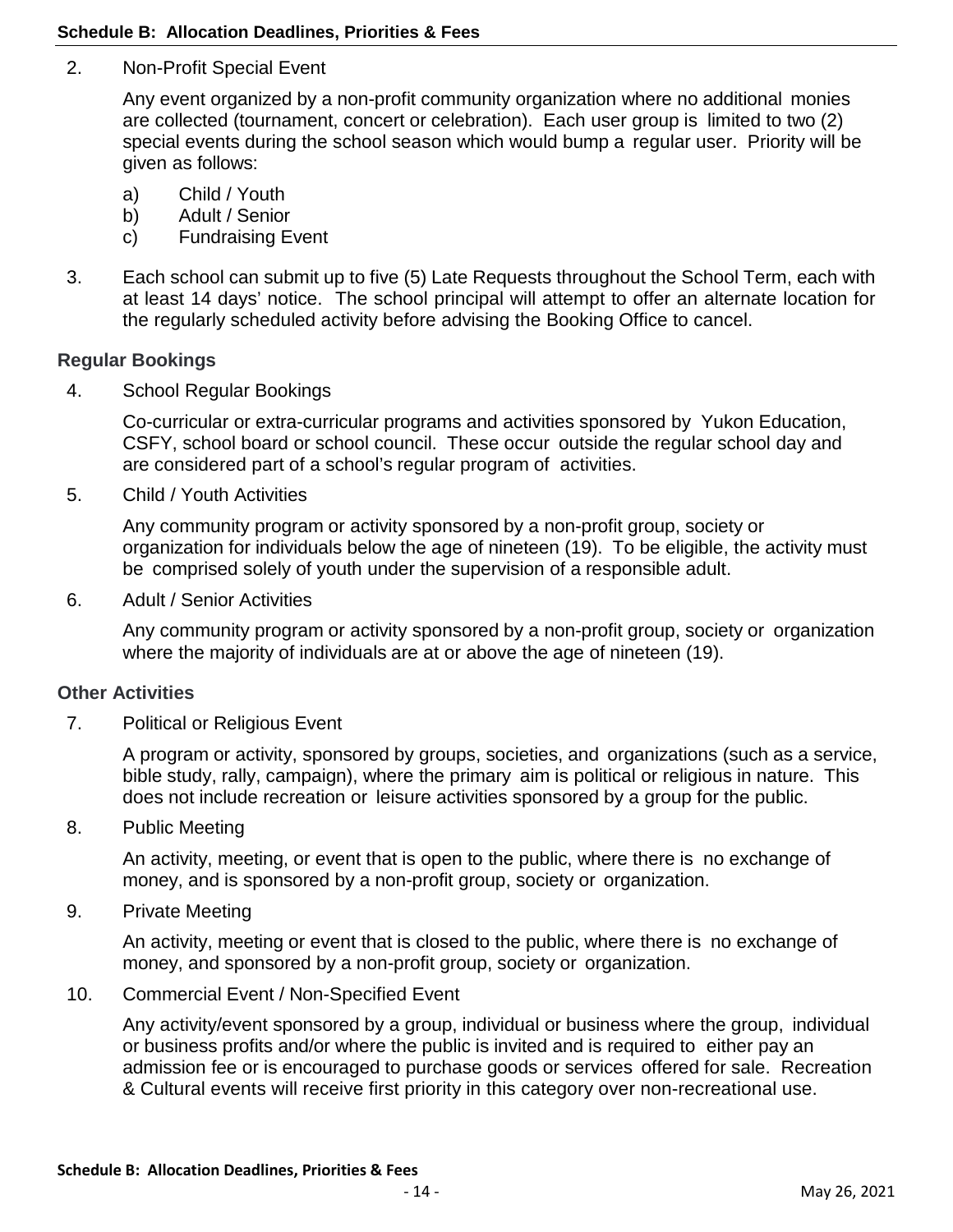#### **Schedule B: Allocation Deadlines, Priorities & Fees**

#### 11. Late requests

Any request submitted to the Booking Office after the June 1 deadline is subject to availability.

#### **Fees**

Yukon Education, CSFY, and City of Whitehorse will not charge each other for the use of public facilities covered by the JUA for the purpose of educational, public safety, and recreational activities offered by the Parties.

Yukon Education / CSFY agree to charge for the use of public facilities for community use as set out below. Any other requests for no charge must be submitted through the Booking Office to the Facility Owner for consideration.

| Type of Use                                                                               | <b>Standard Fee</b> | Fee for Commercial<br>use / admission<br>/sales        | Fee for Political<br>/Religious Event |
|-------------------------------------------------------------------------------------------|---------------------|--------------------------------------------------------|---------------------------------------|
| Large Gym (PC, Vanier)                                                                    |                     | \$1000 / day                                           | $$130/$ Day                           |
| Regular Gym (200 - 600 m2)                                                                |                     | \$600 / day                                            | \$80 / day                            |
| Small gym, Library or MP room (JH, GMP)                                                   |                     | \$270 / day                                            | \$75 / day                            |
| Classroom                                                                                 |                     | \$115/day                                              | \$75 / day                            |
| Outdoor Field                                                                             |                     | \$75 / day                                             | \$40 / day                            |
| Summer Camp for Non-Profit Organization                                                   | \$40/day            |                                                        |                                       |
| <b>Private Meeting</b>                                                                    | \$75 / day          |                                                        |                                       |
| Cancellation without notice or No Show                                                    | \$75 / day          |                                                        |                                       |
| Janitorial cleaning fee                                                                   | \$75 / hour         |                                                        |                                       |
| Non Profit Special Event & Regular Bookings<br>for Child, Youth, Adult, Senior Activities | No Charge           | Commercial rate if<br>admissions or sales              |                                       |
| Damages                                                                                   |                     | As determined by facility owner for repair/replacement |                                       |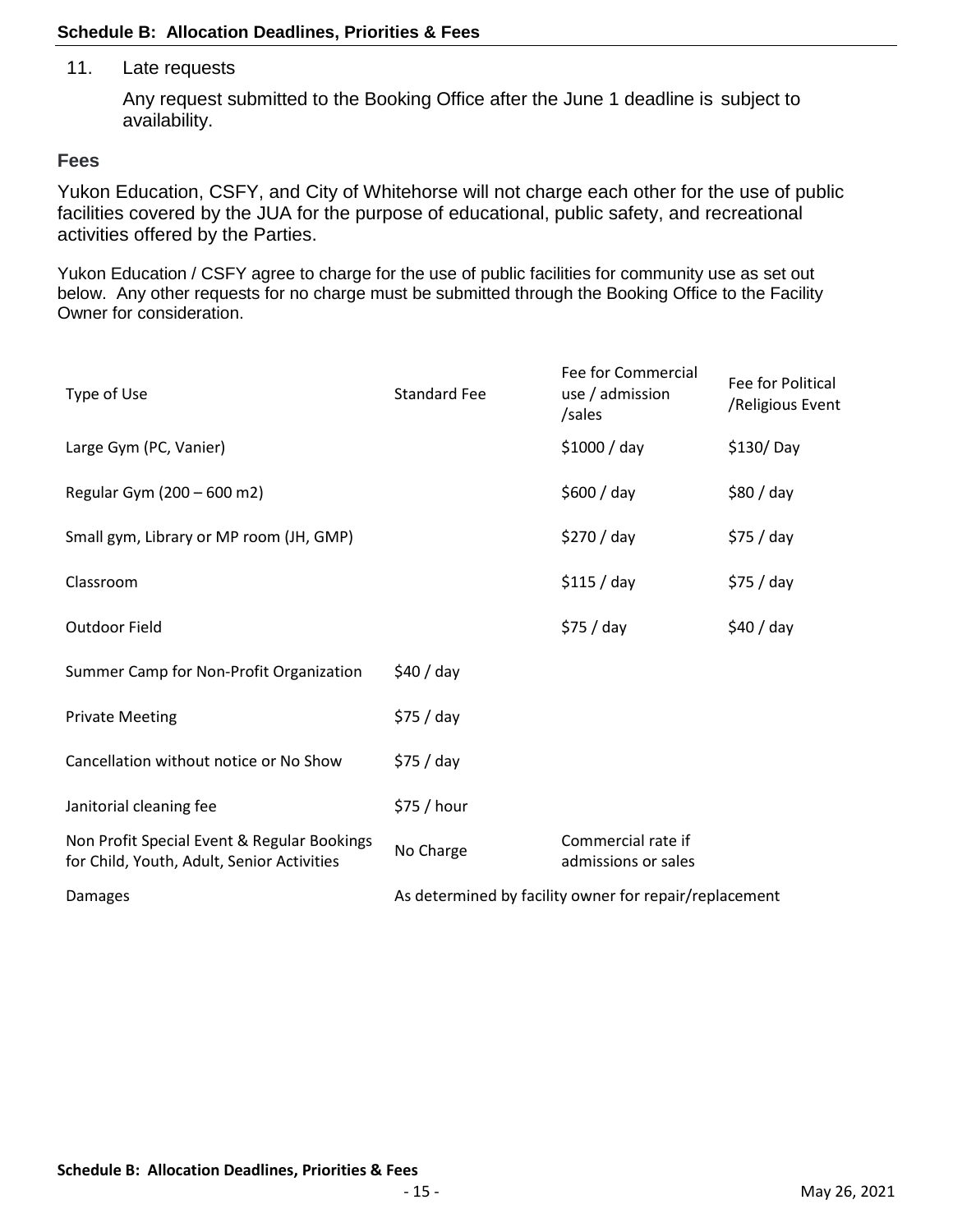# **INDOOR PUBLIC SCHOOL FACILITIES**

| School                            | Designation | Gym          | w/showers    | w/stage      | Multipurpose<br>Room | Special Permission *all excluded days and times,<br>and additional facilities below |
|-----------------------------------|-------------|--------------|--------------|--------------|----------------------|-------------------------------------------------------------------------------------|
| <b>Christ the King Elementary</b> | Reg         | 1            | $\mathbf{1}$ | $\mathbf{1}$ |                      |                                                                                     |
| <b>CSSC Mercier</b>               | Reg         | $\mathbf{1}$ | 1            |              |                      | Contact CSFY School Board for all other facilities                                  |
| École Émilie-Tremblay             | Reg         | 1            | 1            |              |                      | Classroom, Library                                                                  |
| <b>Elijah Smith Elementary</b>    | Reg         | 1            | 1            | 1            | $\mathbf{1}$         |                                                                                     |
| FH Collins Secondary              | Reg         | 1            | 1            |              |                      | Classroom, Band Room, Atrium                                                        |
| <b>Golden Horn Elementary</b>     | Reg         | $\mathbf{1}$ |              |              |                      |                                                                                     |
| <b>Grey Mountain Primary</b>      | SM.         | 1            |              |              |                      |                                                                                     |
| <b>Hidden Valley Elementary</b>   | Reg         | 1            | 1            | 1            |                      | Classroom                                                                           |
| <b>Holy Family Elementary</b>     | Reg         | 1            | 1            | $\mathbf{1}$ |                      |                                                                                     |
| <b>Jack Hulland Elementary</b>    | Reg<br>/SM  | 2            | $\mathbf{1}$ | $\mathbf{1}$ |                      |                                                                                     |
| <b>Porter Creek Secondary</b>     | LG          | 1            | 1            | $\mathbf{1}$ |                      | Classroom, Home Ec, Cafeteria, Library,<br><b>Bouldering Wall</b>                   |
| <b>Selkirk Elementary</b>         | Reg         | 1            | 1            | 1            |                      |                                                                                     |
| Takhini Elementary                | Reg         | 1            | 1            | $\mathbf{1}$ |                      |                                                                                     |
| Vanier Catholic Secondary         | Reg<br>/LG  | 2            | 1            | 1            |                      | Classroom, Art Room, Music Room, Library                                            |
| <b>Whitehorse Elementary</b>      | Reg         | 1            | 1            | 1            |                      | Activity Room, Room 10 A                                                            |
| <b>Wood Street Centre</b>         |             |              |              |              |                      | 3 Classrooms                                                                        |

# **INDOOR TIMES IN SCHOOL FACILITIES**

| School Term (Aug - June)                    | Summer / Christmas & Spring Break                           |
|---------------------------------------------|-------------------------------------------------------------|
| Monday - Friday                             |                                                             |
| 5:00 am $- 7:30$ am                         | Three (3) schools will be made available for Community use, |
| $3:30$ pm $-5:00$ pm $-$ special permission | as determined by Yukon Education                            |
| 5:00 pm $-$ 11:00 pm                        |                                                             |
| Saturday - Sunday                           | Sunday - Saturday                                           |
| $8:00$ am $-11:00$ pm                       | $8:00$ am $-11:00$ pm                                       |
|                                             |                                                             |

# **Excluded Days:**

School facilities will not be available for use for one week before and after the first and last day of school, on statutory holidays, PD days, and when required for elections (including: school council, municipal, territorial or federal), unless "special permission" is attained.

#### **Temporary restrictions for COVID:**

Change rooms and showers are closed (come dressed to play). Water fountains are not available for use, but bottle fill stations are open. Indoor facilities are restricted to the following times:

| School Year         | Christmas Break & March Break | Summer Break                          |
|---------------------|-------------------------------|---------------------------------------|
| Monday – Friday     | Monday – Friday               | Saturday – Thursday 8:00 am – 9:30 pm |
| 5:00 pm $-$ 9:30 pm | $9:30$ am $-2:30$ pm          | Friday $8:00$ am $-2:30$ pm           |

#### **Schedule C: Public Facilities for Community Use**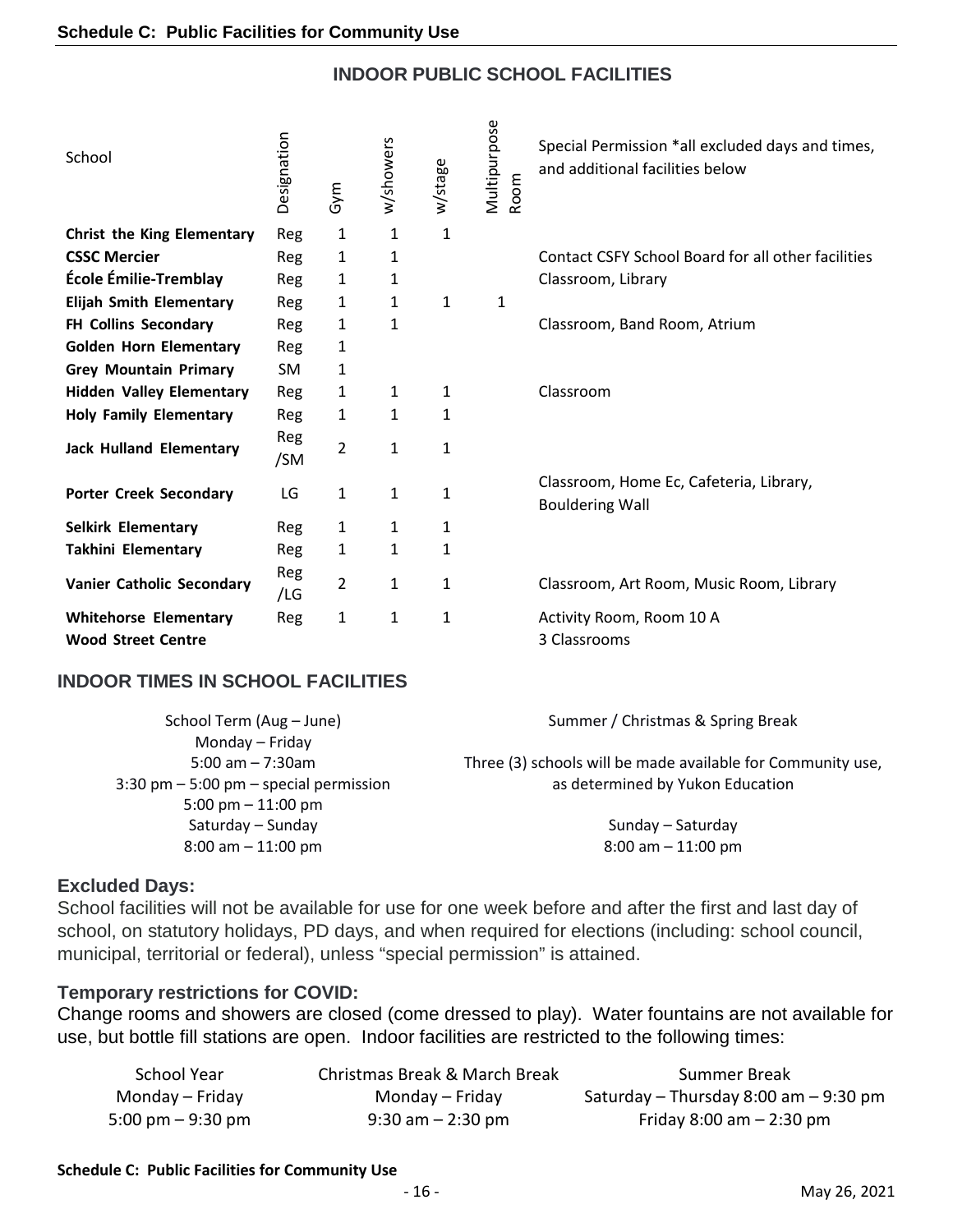# **OUTDOOR PUBLIC FACILITIES**

| School                                     | <b>Outdoor Space</b>                                                                                                                  |
|--------------------------------------------|---------------------------------------------------------------------------------------------------------------------------------------|
| <b>Christ the King Elementary</b>          | Soccer Field                                                                                                                          |
| École Émilie-Tremblay                      | Soccer Field                                                                                                                          |
| <b>Elijah Smith Elementary</b>             | Soccer Field                                                                                                                          |
| <b>CSSC Mercier / FH Collins Secondary</b> | Artificial Turf (full field or 2 cross fields)<br><b>Outdoor Basketball Court</b><br><b>Outdoor Classroom</b><br><b>Running Track</b> |
| <b>Grey Mountain Primary</b>               | Playground                                                                                                                            |
| <b>Hidden Valley Elementary</b>            | Soccer Field                                                                                                                          |
|                                            | Holy Family Elementary Soccer Field / Ball Diamond                                                                                    |
| <b>Jack Hulland Elementary</b>             | Soccer Field / Ball Diamond                                                                                                           |
| <b>Porter Creek Secondary</b>              | Soccer Field<br><b>Ball Diamond</b>                                                                                                   |
| <b>Selkirk Elementary</b>                  | Soccer Field / Ball Diamond                                                                                                           |
|                                            | Takhini Elementary Soccer Field / Ball Diamond                                                                                        |
| <b>Vanier Catholic Secondary</b>           | Soccer Field (Vanier)<br>Soccer Field (George White)<br><b>Ball Diamond</b>                                                           |
| <b>Whitehorse Elementary</b>               | Soccer Field / Ball Diamond                                                                                                           |

# **Conditions of Use**

- Approval for the use of any of these facilities must be received by the City from Yukon Education/CSFY before use.
- Soccer Field / Ball Diamond denotes that only one (1) booking at a time can be scheduled for the soccer field or baseball field as the surfaces overlap.
- Outdoor CSSC Mercier/ FH Collins Secondary can only be booked by multiple groups at the same time if the activities align.

# **During The School Term**

Yukon Education/CSFY make available OUTDOOR facilities at the following times:

Monday to Friday: 5:00pm - 11:00pm.

Saturday and Sunday: 8:00am - 11:00pm.

# **During The School Summer Break**

Yukon Education/CSFY make available OUTDOOR facilities at the following times:

Daily 8:00 am to 11:00 pm.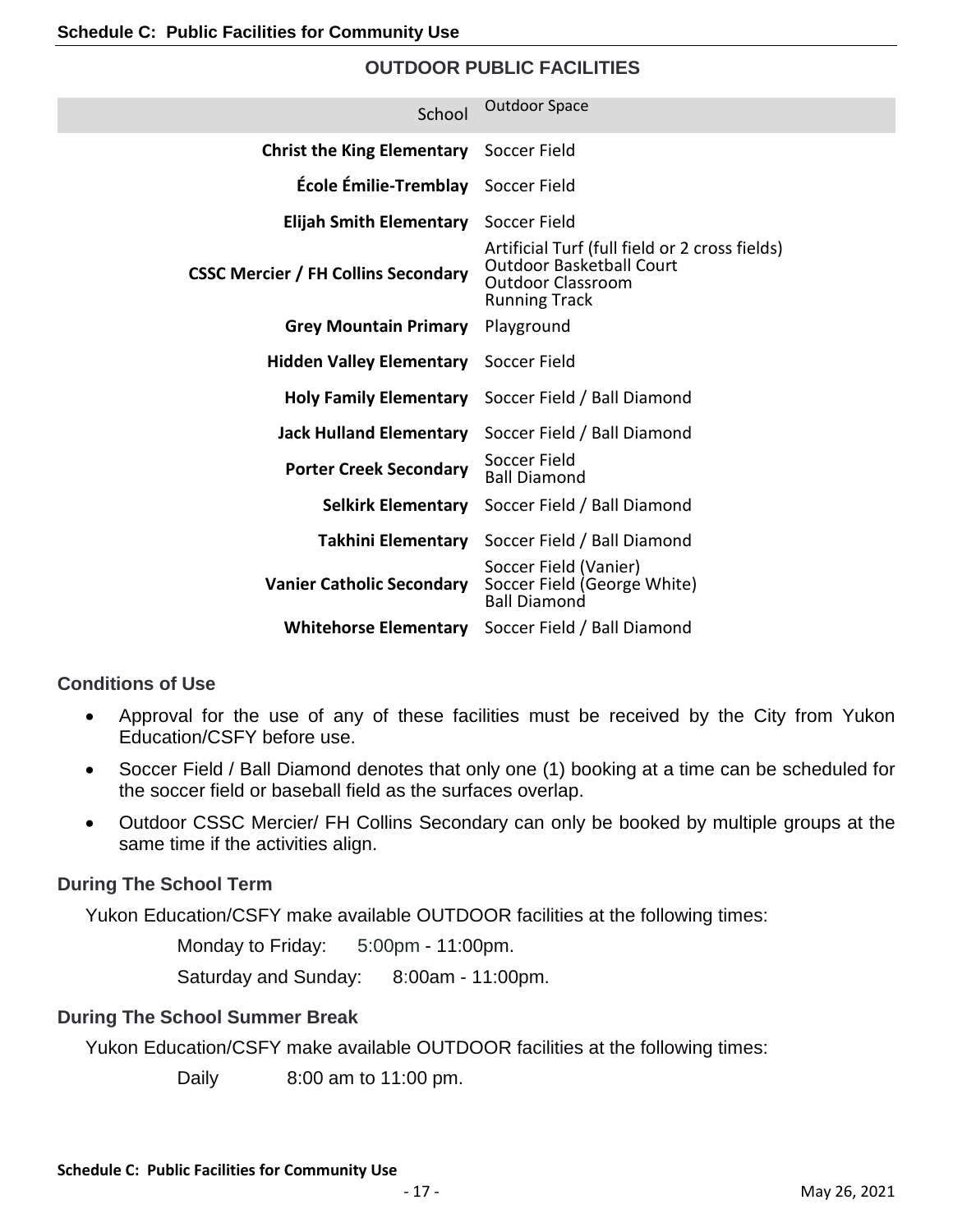# **Request A Booking**

The public facilities must be booked, approved and confirmed through the Booking Office by the **designated representative**, (one person who submits all bookings for the facility user and continues to liaise with the City in regard to the bookings for the school year).

- 1. Any public facility outlined in this agreement can be booked, at any time during the year, if the facility is available on the days and times requested, as determined by review of the master list by the Booking Office, with the provision of five (5) days' notice.
	- 1.1 The Designated Representative can contact the Booking Office at: 633-8518 or recbookings@whitehorse.ca
	- 1.2 The Booking Office, in consultation with the designated representative, will determine the appropriate facility for the facility user.
	- 1.3 The Designated Representative must complete the School Request Form.
	- 1.4 The Booking Office confirms facility availability, which includes contacting a school principal for any special permission requests.

# **Upon confirmation of facility availability, the Booking Office:**

- 2. Requests proof of \$3 million liability insurance and saves on the user group account.
- 3. Creates a Rental Contract.
- 4. Requests fob programming from YG Security, and coordinates pickup arrangements with the designated representative.
- 5. Requires a \$50.00 deposit for each key/card/fob received by the designated representative. The deposit is subject to the following:
	- 5.1 Designated representative returns key/card/fob on the date specified on the "School Use Request Form." Deposit for each item not returned, on the date specified will result in the loss of the deposit.
	- 5.2 The key/card/fob deposit for user group bookings that are longer than one month will be deposited into a holding account. Deposits for user group bookings that are less than one month will be held (not deposited) by the City and returned when the key/card/fob is returned.
- 6. Requires a yearly damage deposit of five hundred dollars (\$500.00), payable to the City of Whitehorse. The damage deposit is subject to:
	- 6.1 Damage deposits for user group bookings that are longer than one-month duration are deposited in a holding account. Damage deposits for bookings of less than one month are held (not deposited) by the City and returned if no damages have been assessed;
	- 6.2 Where a user group is deemed responsible for damages to a facility, damages will be assessed by the Facility Owner and billed to the user group(s).
	- 6.3 If the damage deposit is depleted or drawn down during the year, the user group is required to "top up" or post another damage deposit of \$500 prior to confirmation of booking for the upcoming year.
- 7. Request payment of fees, as applicable, by the designated representative, as per Fee Schedule. Rental will be confirmed upon receipt of payment. Payment must be received at least five (5) days prior to the requirement for space.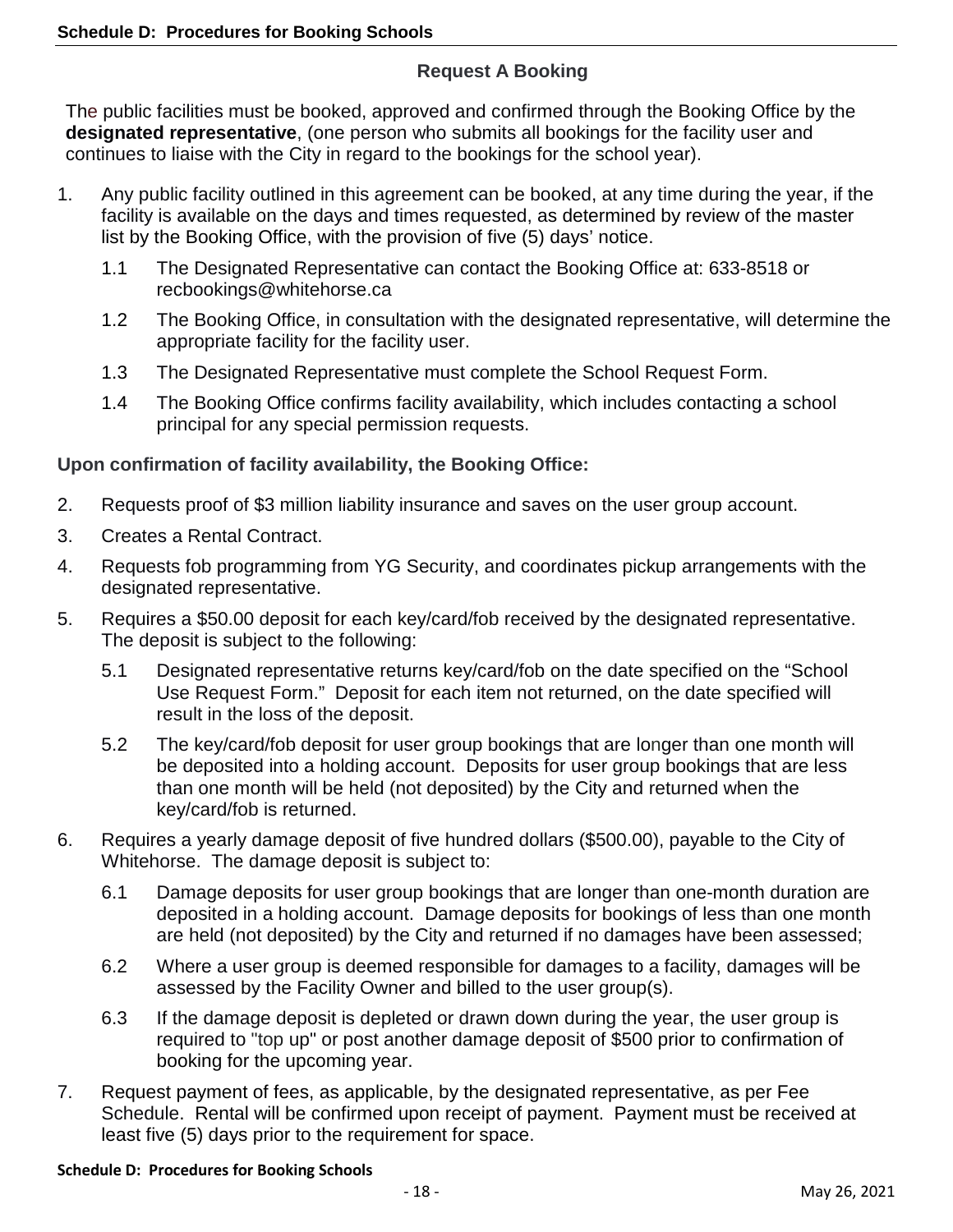# **Upon completion of the aforementioned procedures, the Booking Office:**

- 8. Confirms the facility user booking with the designated representative.
	- 8.1 Provides a Rental package, which is to be reviewed and signed by the designated representative, indicating that the facility user "understands" and "will abide by" all information contained in the package. The package includes, but is not limited to, a copy of General School Rules, Rental Contract, and School Security Procedures.
	- 8.2 Receives payments and deposits. Hands out keys/fobs and instructions.
	- 8.3 Retains the original signed and confirmed School Use Request Form and save to the facility user's account. Records details of the fob and who received it.
- 9. Ensures that the schools joint use contact is notified at least five (5) days before the school facility is to be used.

# **Upon completion of the Rental Contract, the Booking Office:**

10. Collects keys/fobs and cancel FOB programming. Returns deposit if no damages.

Throughout the year, the Booking Office sends monthly schedules to schools, property management, janitorial, and receive issues or concerns, such as:

- Access issues
- Incidents
- time not used
- Conflicts that arise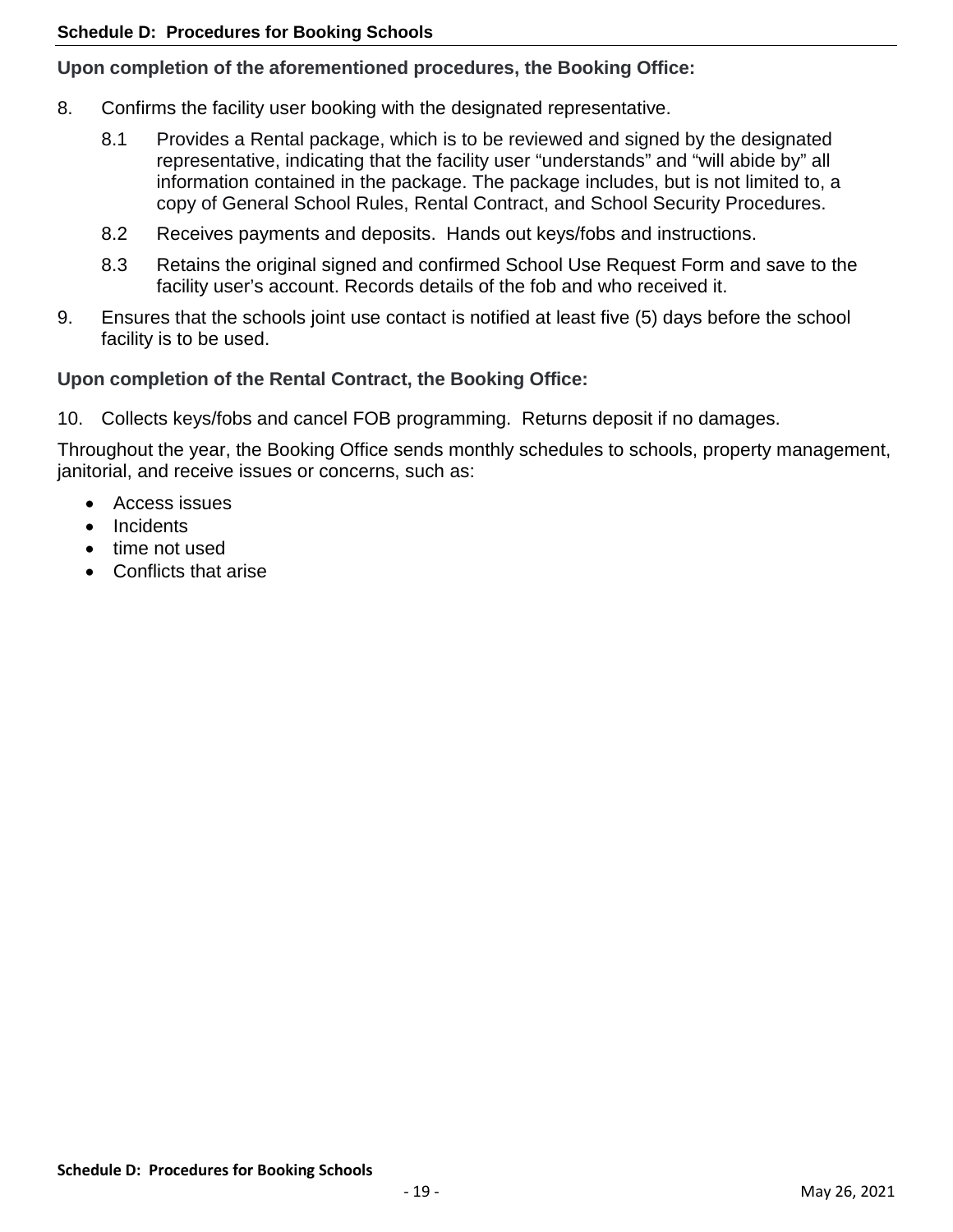The designated representative is responsible for ensuring that the user group adheres, to the rules found in this appendix and to any other "school specific rules" governing the use of public facilities as provided by the Booking Office.

# **Each designated representative shall:**

# **Cleaning**

- 1. Leave the facility in the same or better condition than when you arrived. Cleaning supplies are the responsibility of the user group. If the user group is unable to clean up, the designated representative must make alternate arrangements as the school janitors do not clean after user groups.
	- 1.1. Some school gyms may have a dry mop available for use. User Group must return items to original location.
- 2. Ensure that the facility is left clean for the next facility user group, including, but not limited to:
	- 2.1. Return all equipment to its proper place;
	- 2.2. Place garbage and recycling in proper receptacles;
	- 2.3. Wipe floors, due to spills, muddy shoes etc;
	- 2.4. Return tables, chairs, and desks to their proper places;
	- 2.5. Turn off the lights
- 3. Report any concerns with cleanliness of the premises, evident upon arrival, to the Booking Office.

# **Access and Security**

- 4. Ensure that designated parking and emergency vehicle access is maintained at all times.
- 5. Inform the user group of the booked facility time. Persons are to enter the booked facility during the scheduled times only, via the approved access point(s).
- 6. Be responsible for the entrance and exit of all group members and/or spectators as per the specific school security procedures. Facility doors are to be secured at all times, do not leave exterior doors propped open.
- 7. Ensure that users understand that corridors and classrooms not specifically authorized for use are "out of bounds."

# **Supervision**

- 8. Be responsible for the supervision of their organization's members, including participants, coaches, volunteers, parents, family, and spectators while in the facility. Adequate supervision must be in place at all times. Where it is deemed necessary by the facility owner or school principal, a user group may be required to provide on-site supervision (exclusive of coaches, referees, or custodians) such as a "Facility User Group Host" and/or security or custodian(s) for an activity, event or program.
- 9. Supervise all children/youth under the age of nineteen (19).

# **Use of Equipment**

10. Ensure that permission and arrangements have been made with the principal of the school, prior to the use/access of basketball boards, badminton and volleyball standards and nets and soccer nets. All equipment will be set up and put away by the user group.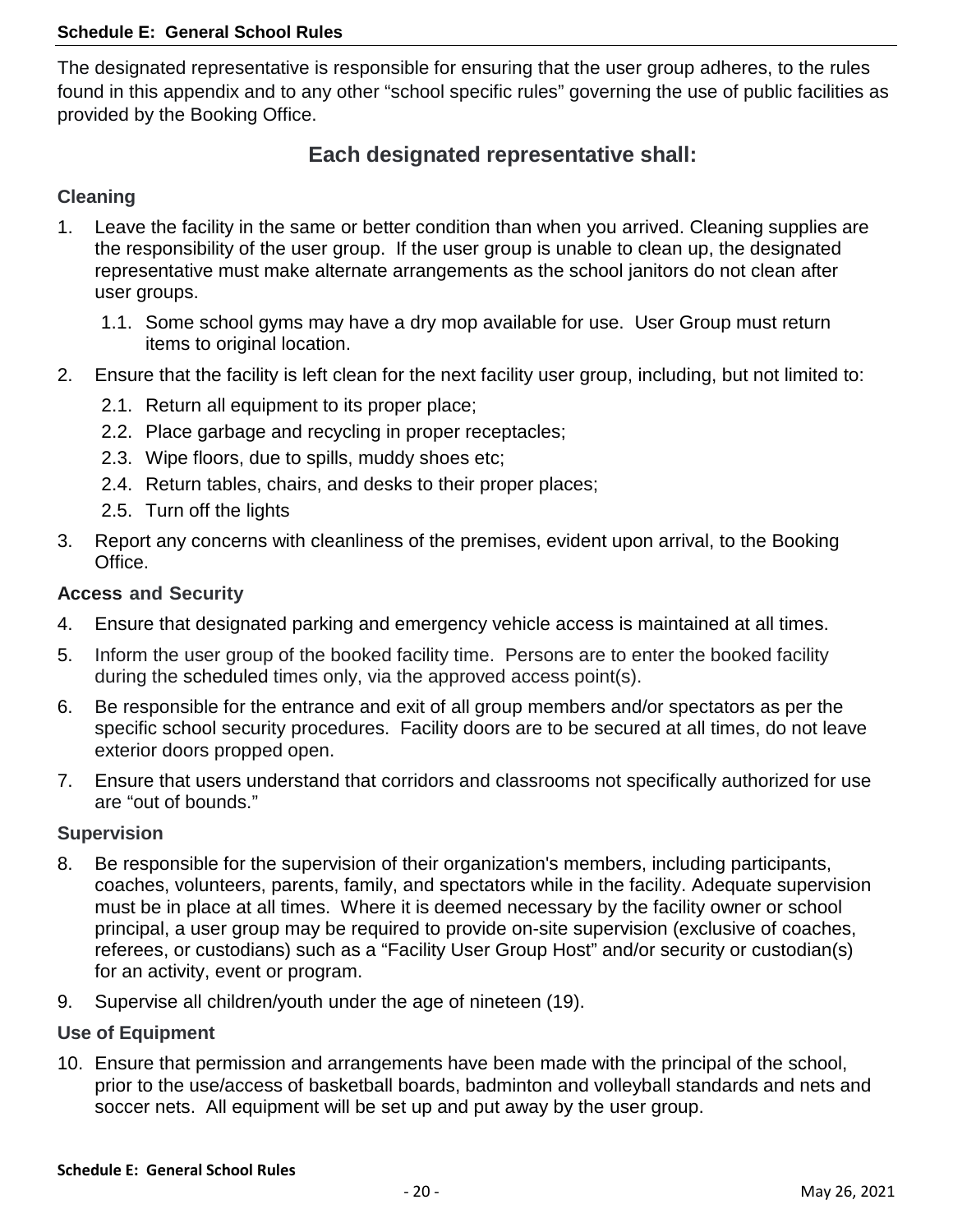# **School Gymnasiums**

- 11. Ensure doors are not propped open.
- 12. Ensure that outer footwear is removed at the entrance to the school or as designated.
- 13. Ensure that only non-marking footwear (white or clear-soled running shoes) is permitted.
- 14. Ensure that food and beverages are not permitted, with the exception of drinking water in closed containers, or other by special permission.
- 15. Ensure that advertising for any recreational activity or production is not displayed or affixed to any part of a school grounds or premises without prior authorization from the school principal.
- 16. Ensure that no tape is used on floors except for tape approved for floor use.

# **Prohibited Substances and Activities**

- 17. Ensure that user groups refrain from using alcohol and illegal substances in any facility or on facility grounds.
- 18. Ensure that, as per The Smoke-free Places Act (s4) (3), smoking/vaping is not permitted in school facilities or on school grounds.
- 19. Ensure that prohibited activities do not take place in school facilities or on school grounds, including:
	- 19.1. Indoor activities involving animals
	- 19.2. Activities that involve sleepovers for community use.
	- 19.3. Activities that due to their nature and type of equipment used may lead to damage to public facilities or increase the risk of injury to participant and/or spectators.
	- 19.4. The Booking Office, Yukon Education and facility owners reserve the right to define 'prohibited activities' on a case-by-case basis.

# **Track & Artificial Turf Field Rules**

- 20. The following are prohibited on synthetic turf:
	- 20.1. Muddy footwear or footwear with metal or screw-in plastic cleats
	- 20.2. Dogs or pets other than service animals
	- 20.3. Beverages (other than water), glass bottles or containers
	- 20.4. Food including gum, seeds, candy
	- 20.5. Smoking or tobacco products of any kind
	- 20.6. Fireworks, candles, flammable liquids or any open flame
	- 20.7. Golf, javelin, bicycles, roller blades, skate boards and scooters
	- 20.8. Chairs, tents, canopies, gazeboes, or flags with spikes
	- 20.9. Chalk or field paint
	- 20.10. Unauthorized vehicles
	- 20.11. Picking or pulling of grass fibers or infill material.

# **Damages and Losses**

21. Be responsible for all damages or losses to the facility as a result of the user's acts or omissions during their period of use. This includes acts by unauthorized persons who may have entered the facility due to lack of security by the user group during or after the period of use.

#### **Schedule E: General School Rules**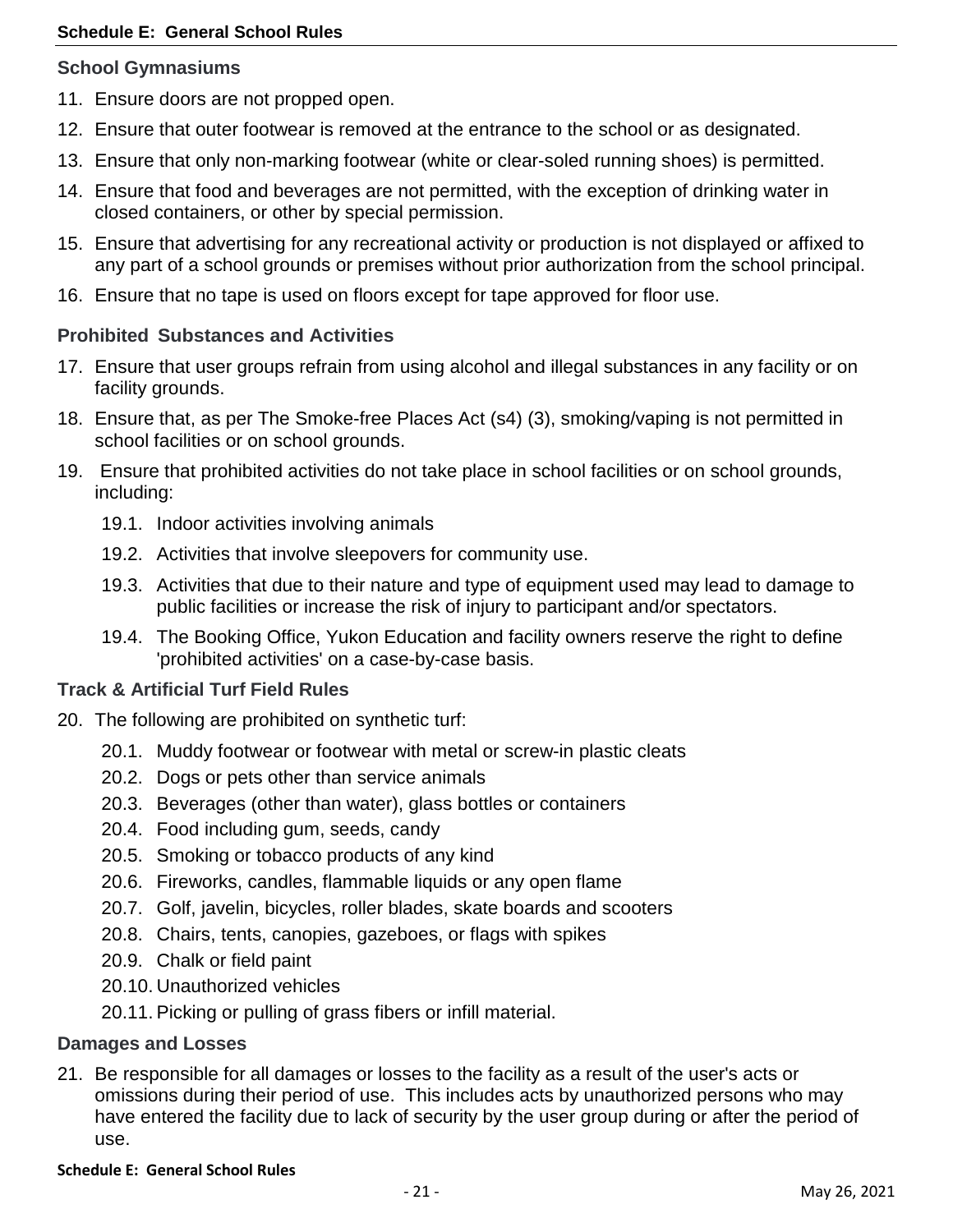#### **Schedule E: General School Rules**

- 22. Document and report any damage, evident upon arrival, to equipment or premises to the Booking Office.
- 23. Document and report any damage to equipment or premises that was a result of an activity of the user group to the Booking Office. Damages will be assessed and the user group will be charged, if applicable.
- 24. Be responsible for any lost or stolen items belonging to the members of your organization.

## **Failure to Comply**

- 25. The City may deny or cancel user group bookings immediately for cause. Failure to comply with the following rules governing the use of facilities can result in a loss of privilege of use and/or charges as per established fees.
	- 25.1 Non-payment of damage claims.
	- 25.2 Non-compliance with above listed General School Rules. Previous infractions (cumulative infractions) may be taken into consideration.
	- 25.3 Any illegal activity carried out within the public facility
	- 25.4 Use of facility outside of scheduled hours as stated in the booking contract.
	- 25.5 Failure to use allocated space (three times or more) with or without a minimum of 36 hours' notice to the Booking Office.
- 26. Premises left in an unacceptable condition as determined by the facility owner, are subject to the janitorial cleaning fee. Failure to report damages or concerns with cleanliness could result in all users of the facility being charged for the date/time in question.

# **School Facility Booking COVID-19 Requirements**

# *This document forms part of the user group contract 'conditions of use' effective October 21, 2020.*

While COVID-19 remains a threat to our local health and safety, the safety of our students, staff and the community is our priority. Permitting user groups to access schools is done so on the basis that COVID-19 precautions will be adhered to by all. By confirming your booking with the City, the User Group agrees to adhere to the requirements outlined below.

As the representative of a user group, you are required to read and confirm that you understand the COVID-19 Operating Guidelines published in on Yukon.ca [\(https://yukon.ca/en/recreation-fitness](https://yukon.ca/en/recreation-fitness-and-entertainment-guidelines-covid-19)[and-entertainment-guidelines-covid-19\)](https://yukon.ca/en/recreation-fitness-and-entertainment-guidelines-covid-19) as they relate to your activities. Capacities must adhere to the<https://yukon.ca/en/covid-19-information> guidelines. You are required to take steps to ensure that participants act in accordance with the COVID-19 operating guidelines. Failure to adhere to guidelines may result in loss of access to our facilities.

- User groups must practice the 6 steps to staying safe and preventing the spread of COVID-19. [\(https://yukon.ca/en/health-and-wellness/covid-19-information/6-steps-staying-safe-covid-19\)](https://yukon.ca/en/health-and-wellness/covid-19-information/6-steps-staying-safe-covid-19). Any person who believes that they may have become ill or their child may have become within 14 days of visiting the school must report this immediately to the booking agent who will advise the school.
- $\checkmark$  User groups must complete COVID-19 Pre-screening for all user group affiliates for each booking event – to protect staff, patrons, and registrants**.**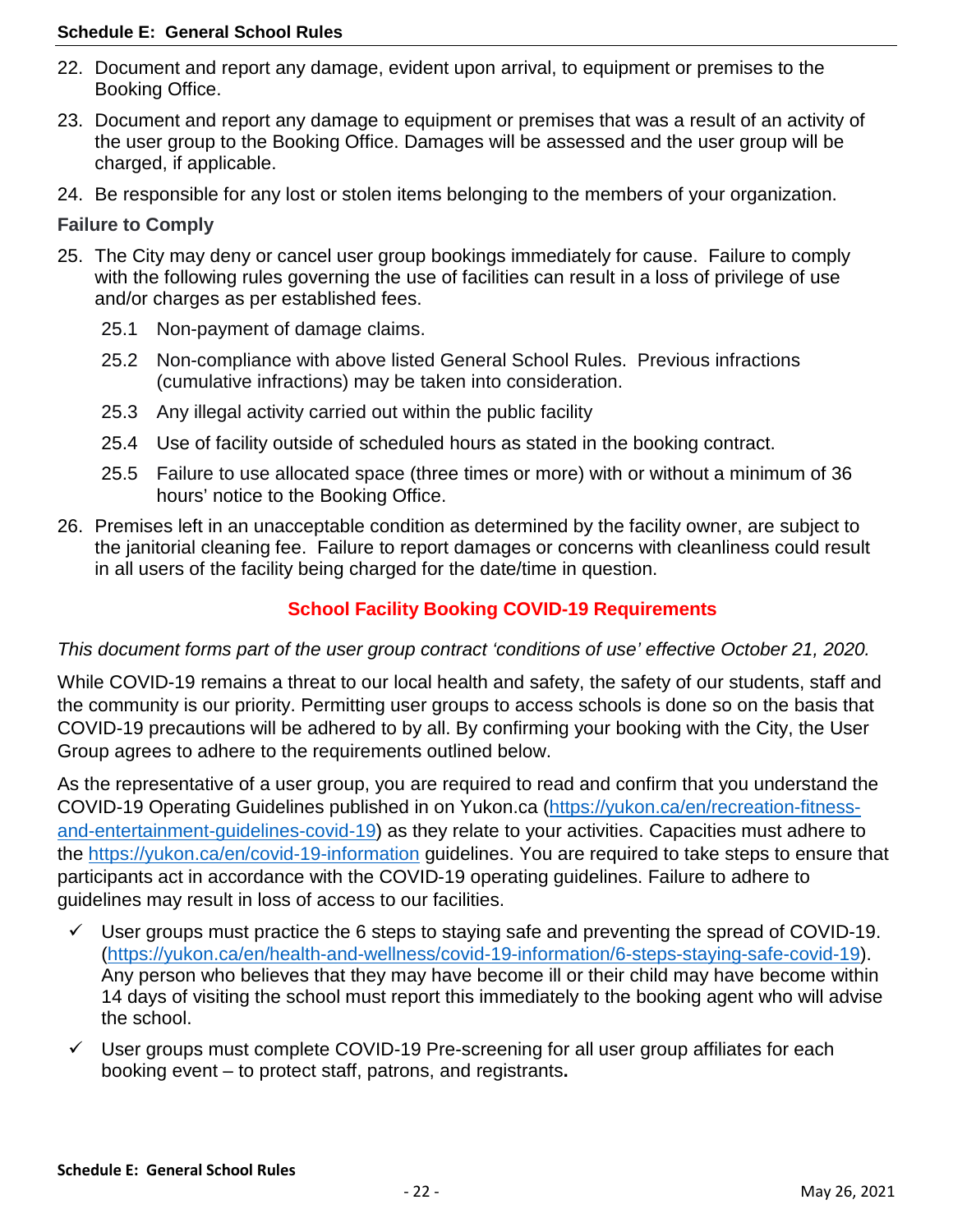#### **Schedule E: General School Rules**

- $\checkmark$  User groups are required to maintain records of participants, including contact information, for a minimum of 14 days following use of the school. Public Health officials may request this information at any time for contact tracing purposes if necessary and will share personal information for the purposes of contact tracing if the need arises. To use facilities, all persons taking part in your activities must consent to the same.
- $\checkmark$  User groups are responsible for the proper cleaning/disinfecting of facility space and/or equipment upon arrival. Supplies will be provided with instructions posted.

# **Modifications currently in effect at Educational Facilities**

- During the school year, one external user group booking permitted per week night per available space per school to ensure the safety of students, staff and user groups. Weekends are not available, except as permitted by special permission.
- During school breaks, two external user group bookings permitted per day per available space per school
- Water fountains are not available for use. Where available, water bottle filling stations may be used, otherwise participants should bring a filled water bottle.
- Change rooms are closed (come dressed for activity)
- User group are responsible for disinfecting between cohorts (age bands) as per sport and recreation health and safety guidelines.
- Recommend pick up and drop off for participants where possible to discourage loitering or spectating.
- To ensure our facility can remain open and safe, please obey all rules as presented by the City of Whitehorse and Yukon Government. Failure to follow guidelines and policies could result in immediate removal from the facility and future booking privileges revoked.
- Given the changing circumstances around COVID-19, user group access to Education Facilities may be suspended or amended at any time.

# **Before Booking**

- 1. Please review Yukon COVID-19 guidelines<https://yukon.ca/en/covid-19-information> prior to booking. Some renters may be required to obtain an approved Operational Plan from CMOH or Sport Governing organization in advance. Large organizations will be required to develop cohorts or mini-leagues.
- 2. Refer to the following Yukon sport and recreation guidelines for up to date information:
	- [Contact Sport Guidelines for Yukon](https://yukon.ca/en/health-and-wellness/covid-19-information/industry-operating-guidelines-covid-19/contact-sports)
	- [Sport & Rec Guidelines for Yukon](https://yukon.ca/en/health-and-wellness/covid-19-information/industry-operating-guidelines-covid-19/sport-and-recreation)
- 3. Please follow guidance provided by your sport's national governing body, and your local sport governing body, so long as these meet the Chief Medical Officer of Health's recommendations for physical distancing, cleaning procedures, and gathering limits.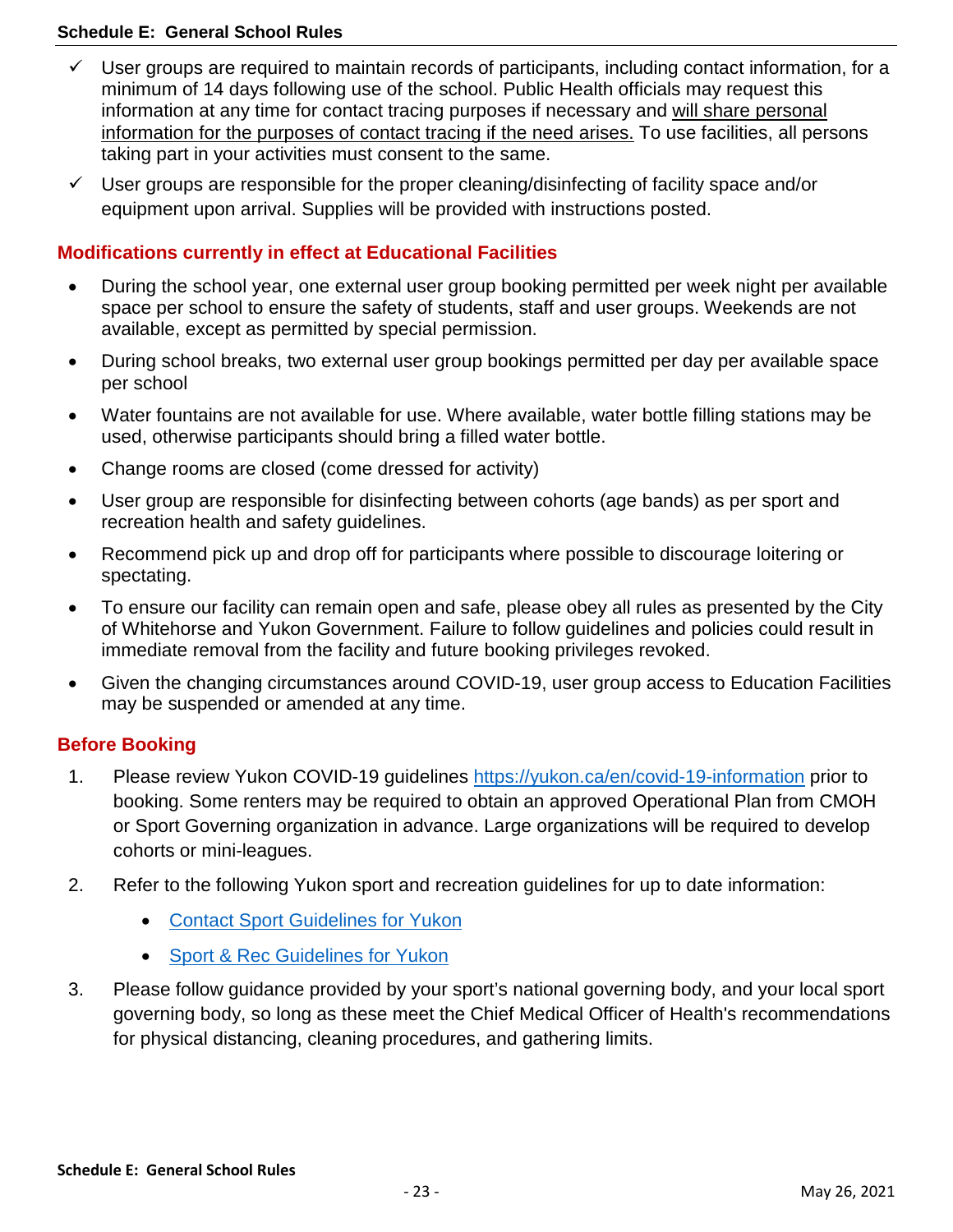# **User Group Recommendations**

Use this checklist of recommendations when planning your bookings.

Prepare a COVID adapted operational plan in line with Sport specific guidelines, mini-league guidelines, Recreation Facility Guidelines, and current Yukon COVID-19 restrictions (include: designated groups/cohorts/mini-league plan, entry and exit protocol, screening protocol, cleaning

- $\Box$ protocol, and COVID adapted activity plan. Include a physically distanced plan for all activities outside of game play, including facility arrival & departure, arena entry & exit, practices, and change rooms, etc.)
- $\Box$  Contact your insurance provider to confirm coverage for your planned return to play.
- $\Box$  Remind participants to come dressed to play (when possible), and remind them to take all belongings with them when they leave.
- $\Box$  Maintain attendance tracking for all bookings and events, in the event contact tracking is required.
- $\Box$  Do not share water bottles, equipment, towels, etc. Space water bottles along benches and have a hygienic plan to avoid cross-contamination.
- $\Box$  Disinfect equipment before and after use.
- $\Box$  Review your first aid procedures for COVID-19 adapted processes
- $\Box$  Recommend pick up and drop off, and just 1 guardian to assist a child when needed.
- $\Box$  Consider staggered entry/exit times of participants
- $\Box$  Provide updated entry/exit protocol to players including time limit of 15 min before/after rental times before next renter arrives, no loitering within sport specific zones
- $\Box$  Check Yukon COVID-19 guidelines regularly for any new requirements [www.yukon.ca/covid-19](http://www.yukon.ca/covid-19)
- $\Box$  Confirm your cohort bookings and sign your Rental Contracts with the Booking Office.